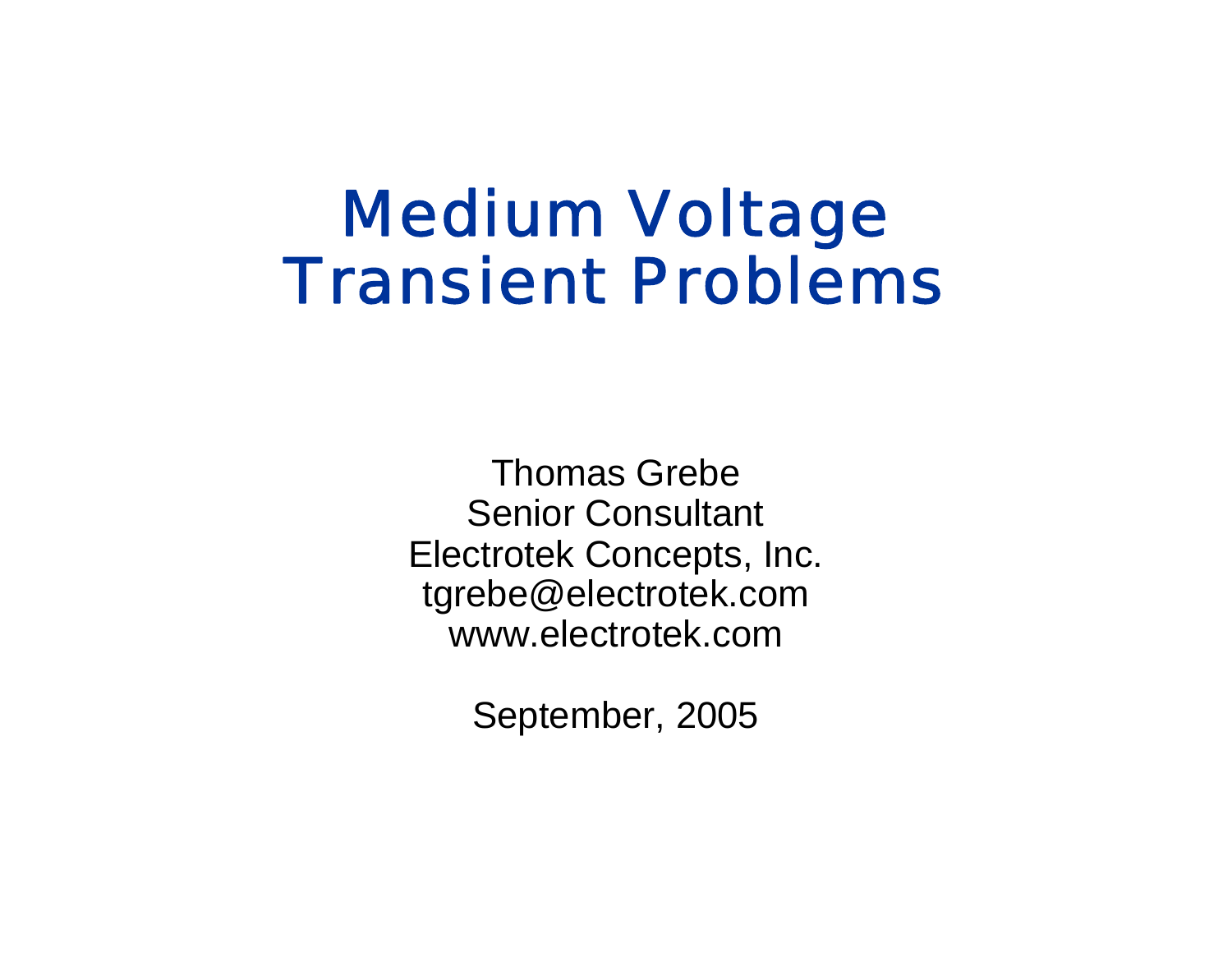## Medium Voltage Transient Problems

- $\blacksquare$ Introduction and Definitions
- $\blacksquare$ Load Switching
- Lightning
- $\blacksquare$ Transformer Energizing
- Ferroresonance
- $\blacksquare$  Utility Capacitor Energizing
	- $\blacksquare$ Voltage Magnification
	- $\blacksquare$ Nuisance Tripping of Adjustable-Speed Drives
- $\blacksquare$ Voltage Notching

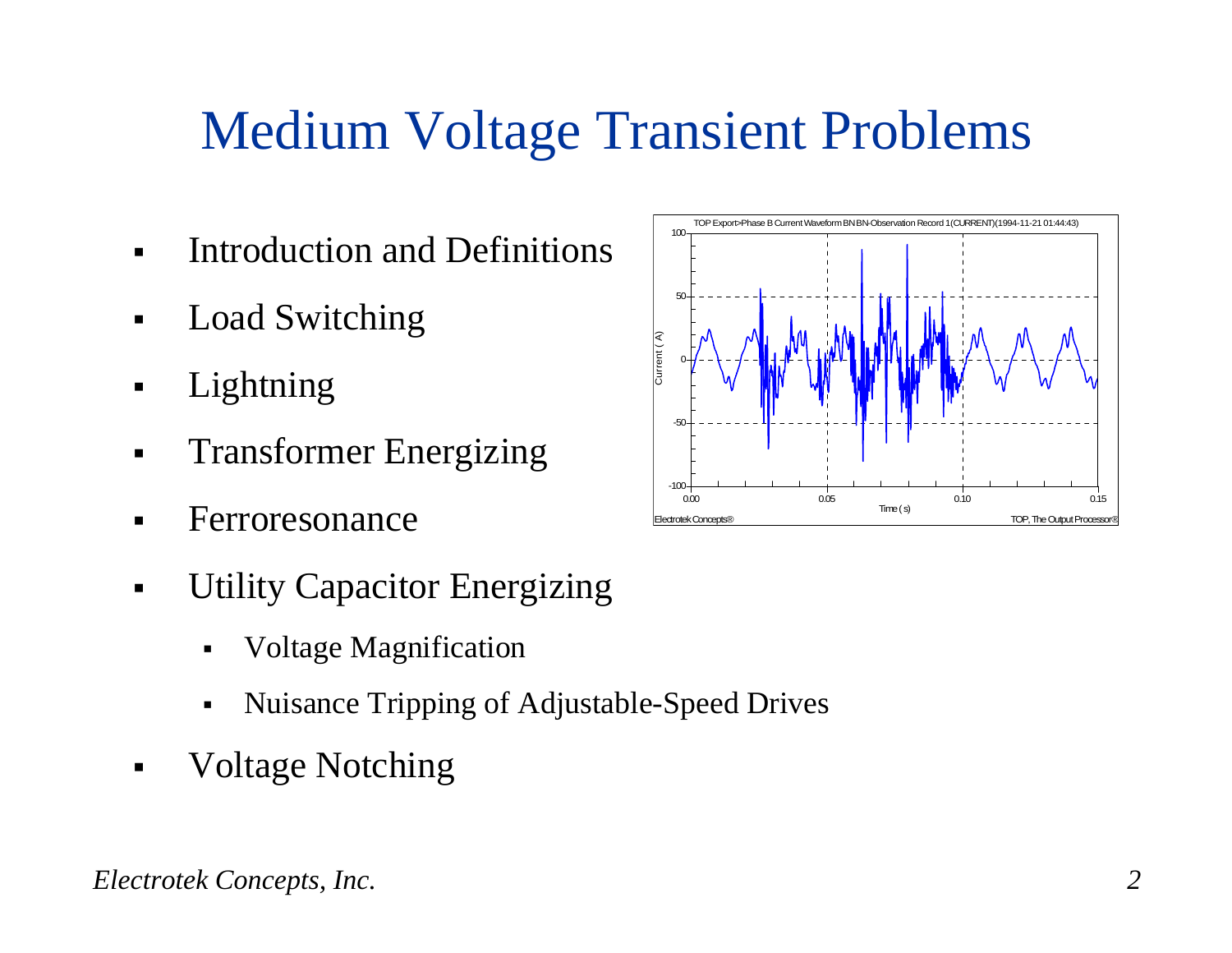#### Power System Transients

- $\blacksquare$  Sudden changes in the electric power system are called transients.
- $\blacksquare$  All transients are caused by one of two actions:
	- $\blacksquare$ Connection or disconnection of elements within the electric circuit.
	- $\blacksquare$  Injection of energy due to a direct or indirect lightning stroke or static discharge.

*Transient overvoltages and overcurrents are classified by peak magnitude, frequency, and duration.*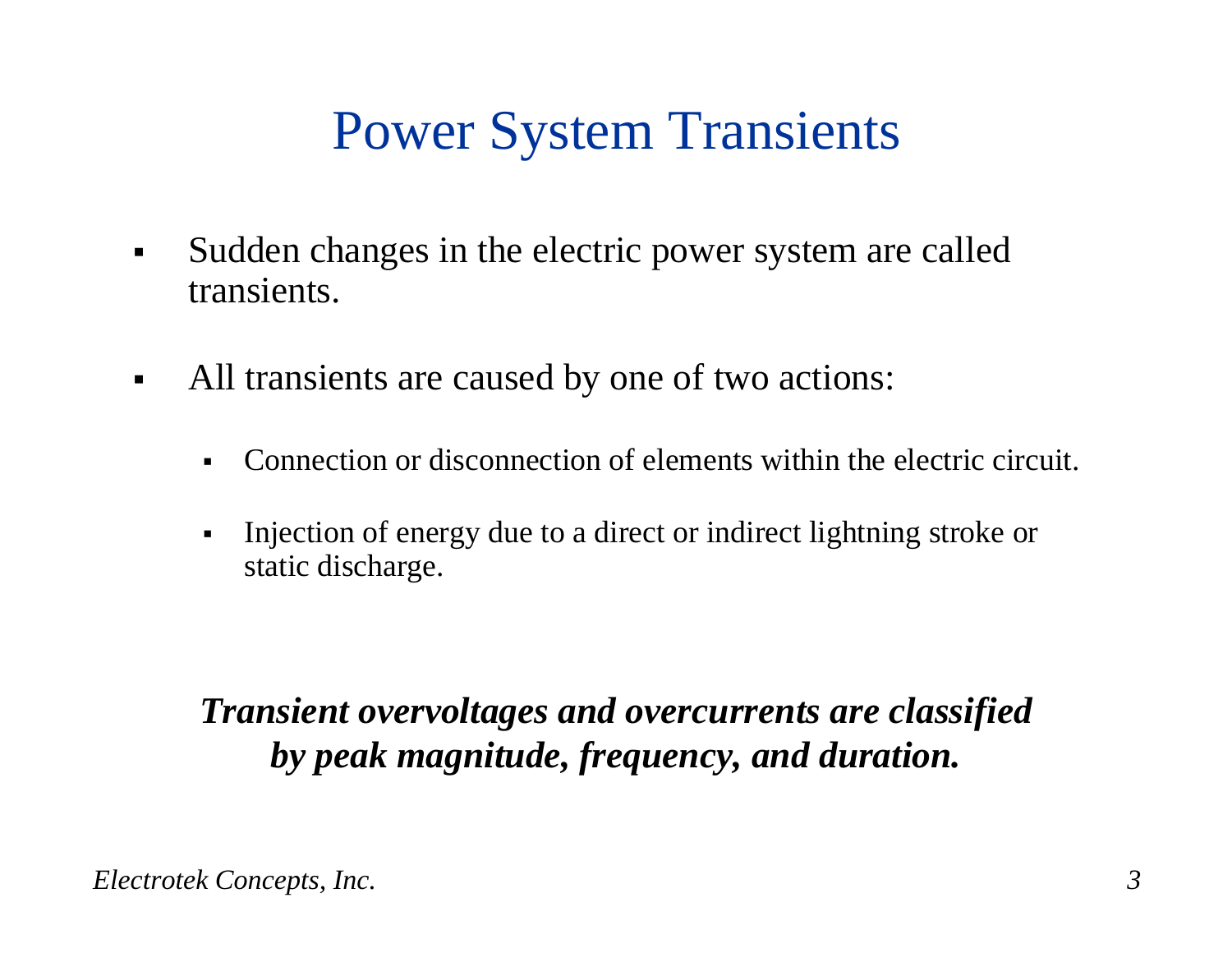# Characterizing Transient Disturbances

- $\blacksquare$  Transient Oscillations:
	- $\blacksquare$ **Oscillatory** 
		- $\blacksquare$ Low Frequency - less than 300 Hertz
		- $\blacksquare$ Medium Frequency - 300 Hz - 2 kHz
		- High Frequency 2 kHz 5 kHz
	- $\blacksquare$ Characterized by waveform data points
- $\blacksquare$  Transient Impulses:
	- $\blacksquare$ Unidirectional
	- $\blacksquare$ Less than 200 µsec in duration
	- $\blacksquare$ Frequency components greater than 5 kHz
	- $\blacksquare$ Characterized by magnitude and duration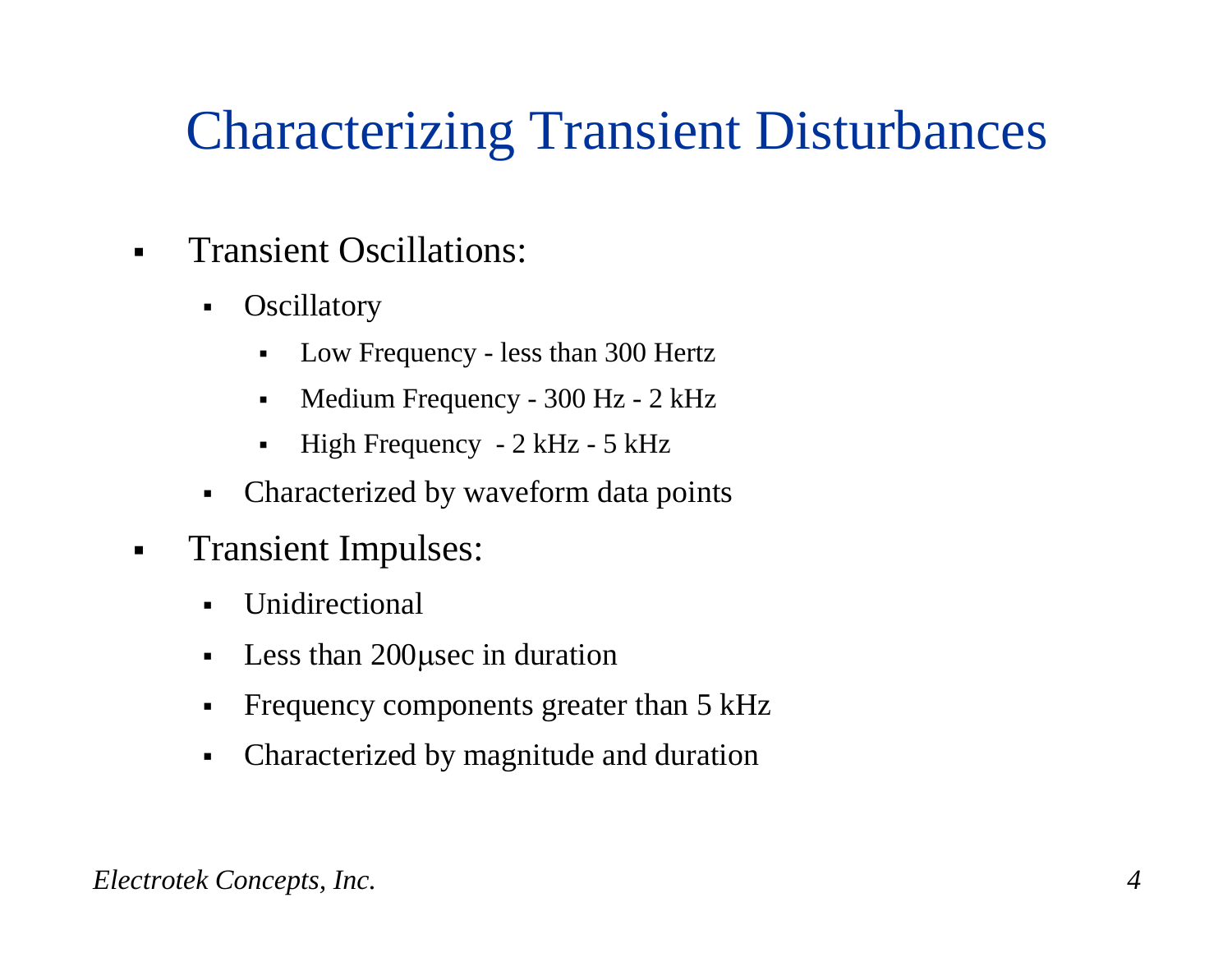#### Sources of Transient Disturbances

- $\blacksquare$  Power Quality-Related Sources of Transient Voltages and Currents:
	- $\blacksquare$ Lightning
	- $\blacksquare$ Load Switching
	- $\blacksquare$ Transformer Switching
	- Ferroresonance
	- $\blacksquare$ Capacitor Switching
	- Voltage Notching (rectifier switching)
	- $\blacksquare$ ASD Motor Transients (inverter switching)
	- $\blacksquare$ And many others…

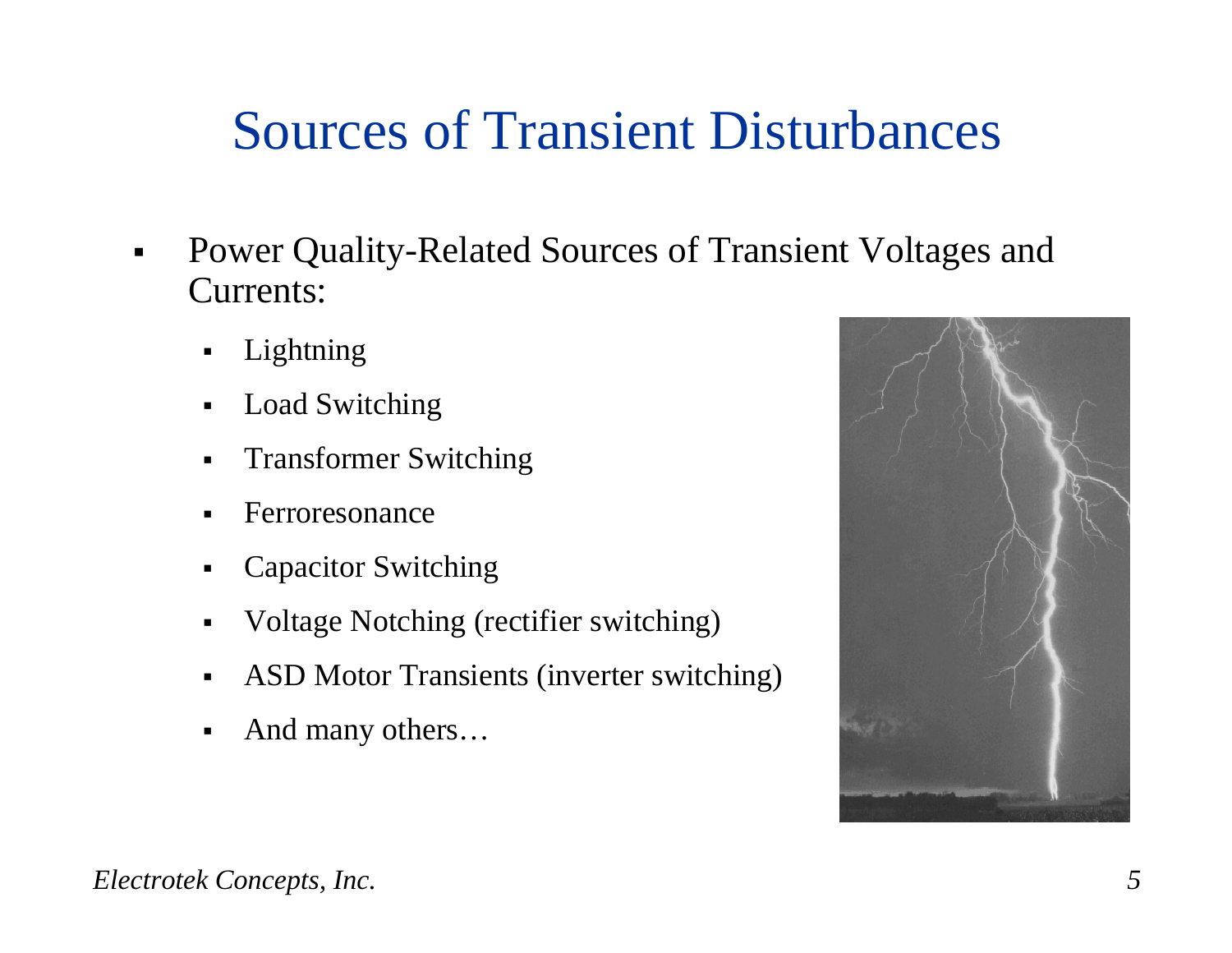# How do Transients Propagate?

- $\blacksquare$  High frequency transients do not propagate over long distances:
	- $\blacksquare$  this is a good reason for separating sensitive loads and disturbing loads
- $\blacksquare$  Local resonances can cause oscillations remote from the transient source:
	- $\blacksquare$  can be particularly important for transients caused by utility capacitor switching
- $\blacksquare$  Lower frequency transients will appear throughout the facility:
	- $\blacksquare$ capacitor switching transients are usually less than 1 kHz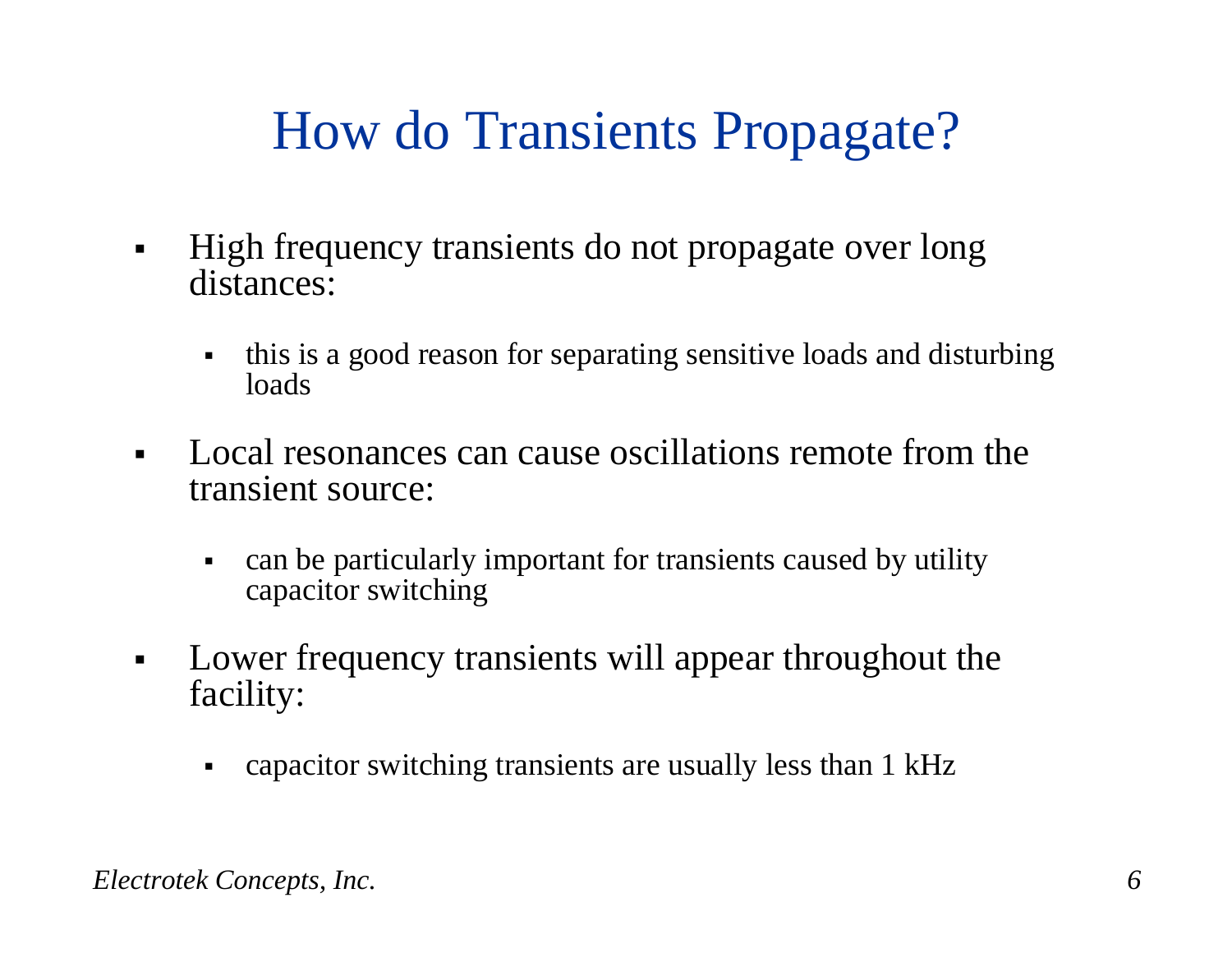# High Frequency Load Switching Transients

- $\blacksquare$  High-frequency transients are often initiated by some type of switching event.
- $\blacksquare$  Circuit switching (de-energizing) and inductive loads cycling on-and-off (contactors) can produce a burst of high frequency impulses.
- $\blacksquare$  Most high frequency transients occurring within customer facilities do not have significant energy associated with them (e.g., less than 1 Joule). This means that equipment can often be protected with simple surge protection devices.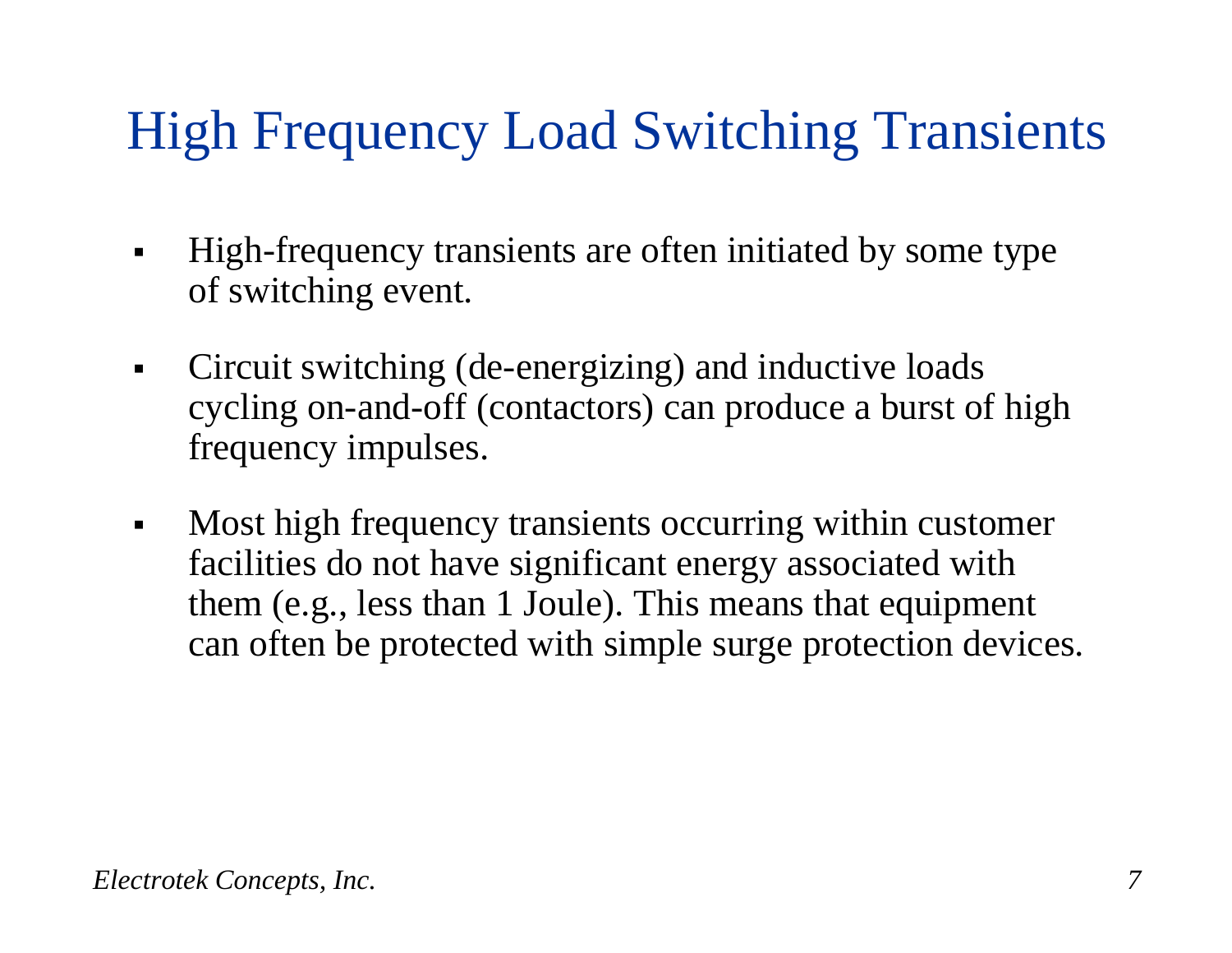#### Measured Load Switching Waveform



*Electrotek Concepts, Inc. 8*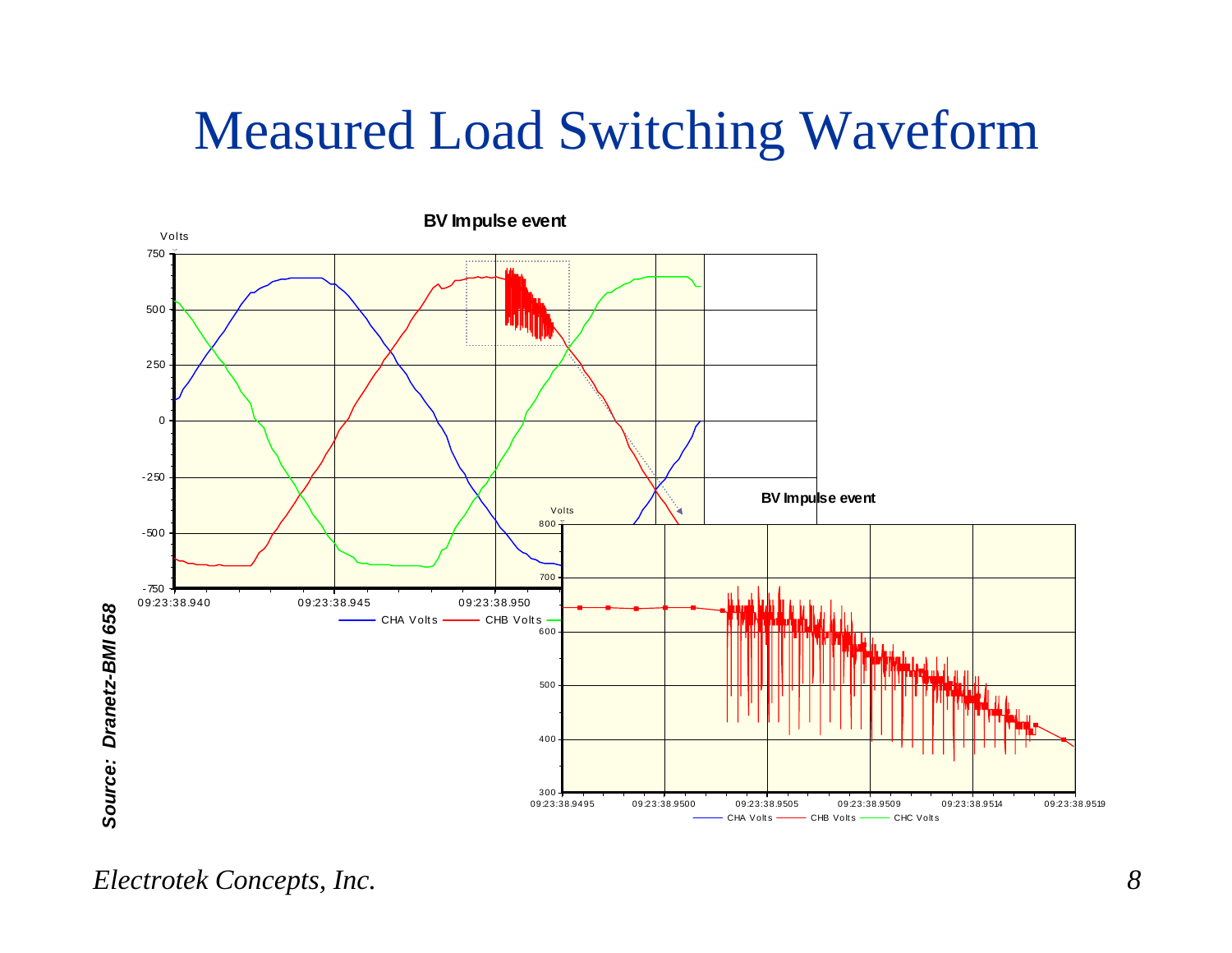# Lightning Transients

- Lightning transients are caused by the injection of current impulses into the system.
- High frequency, high magnitude transients can propagate on the system and into customer facilities.
- A direct stroke to a distribution line will cause the voltage to rise rapidly, resulting in an arrester operation or line flashover.
- Fast wavefronts can couple through transformers by capacitance ratio, rather than turns ratio
	- $\blacksquare$  High rate-of-rise can cause failures in power electronic equipment (e.g., SCRs, etc.)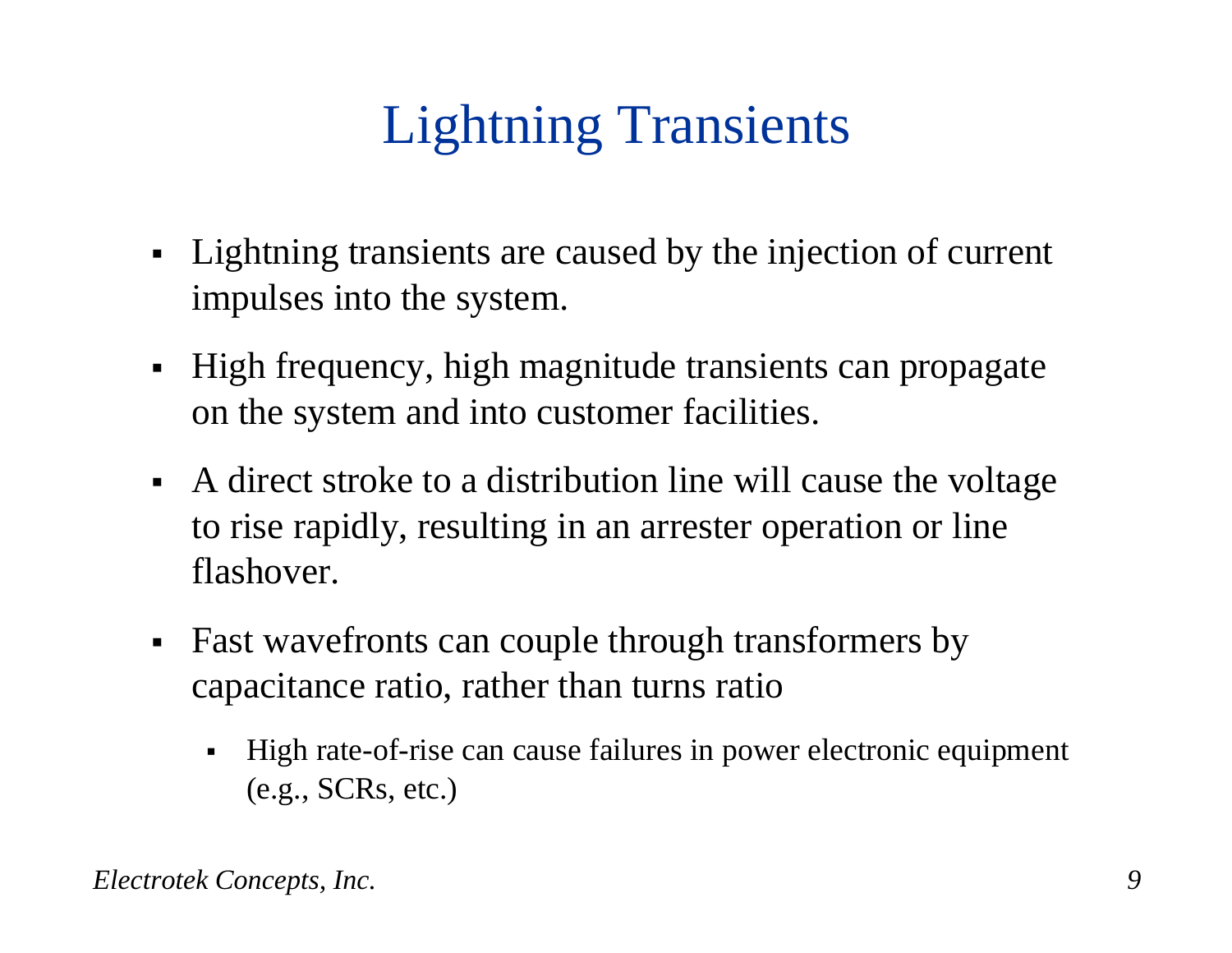#### Simulated Lightning Current Waveforms

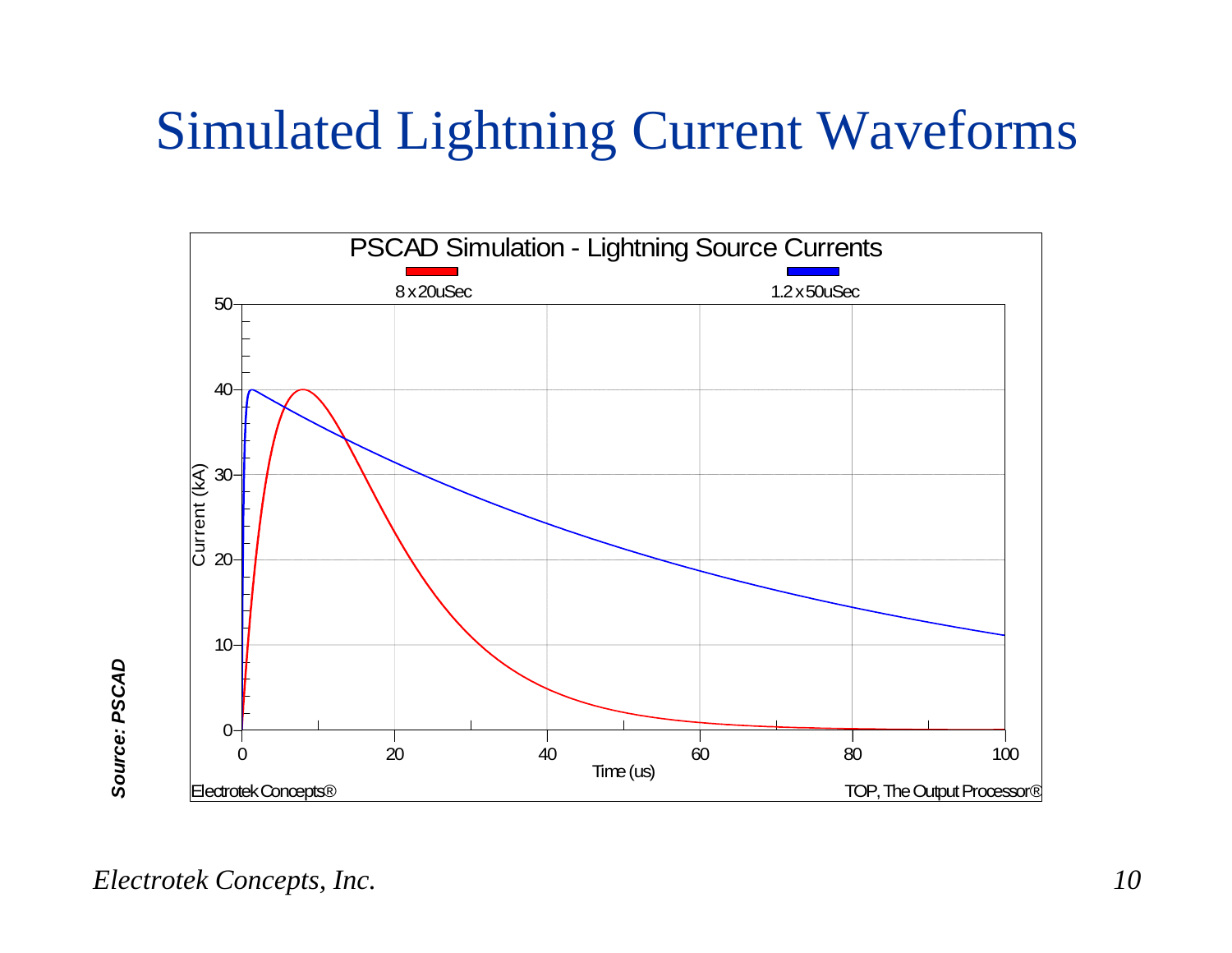# Transformer Energizing

- $\blacksquare$  When a transformer (device with magnetic core) is energized, a transient inrush current flows:
	- $\blacksquare$ current interacts with the system impedance to create a voltage waveform that can have significant harmonic components (> full-load current by a factor of 8-10)
	- $\blacksquare$ may excite local resonances (cables, capacitors), causing dynamic overvoltages
	- $\blacksquare$ current typically decays in several seconds
	- $\blacksquare$  characteristic of the current is determined by:
		- $\blacksquare$ magnitude of input voltage at the instant of energization
		- $\blacksquare$ residual flux in the core
		- impedance of the supply circuit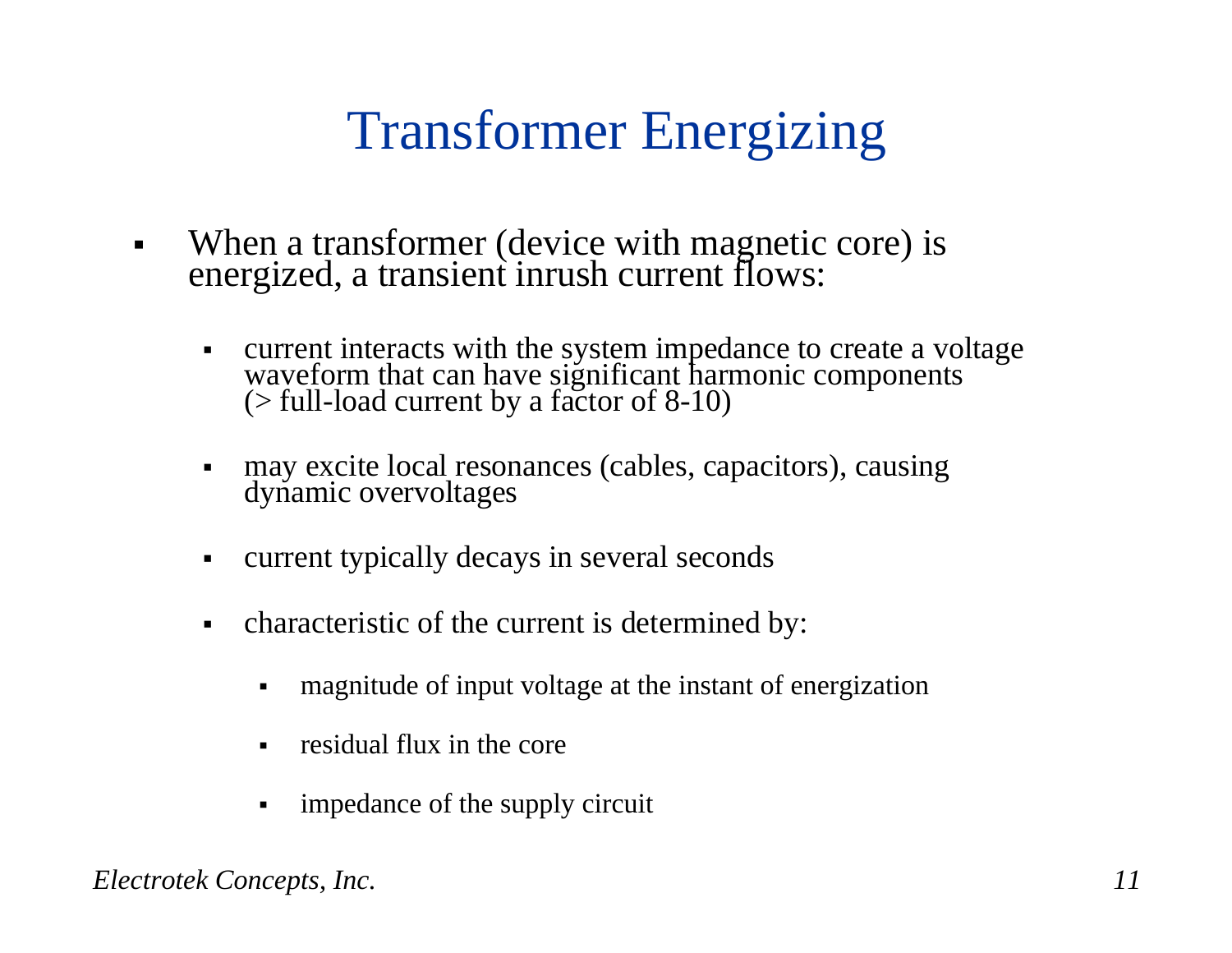# Measured Transformer Energizing

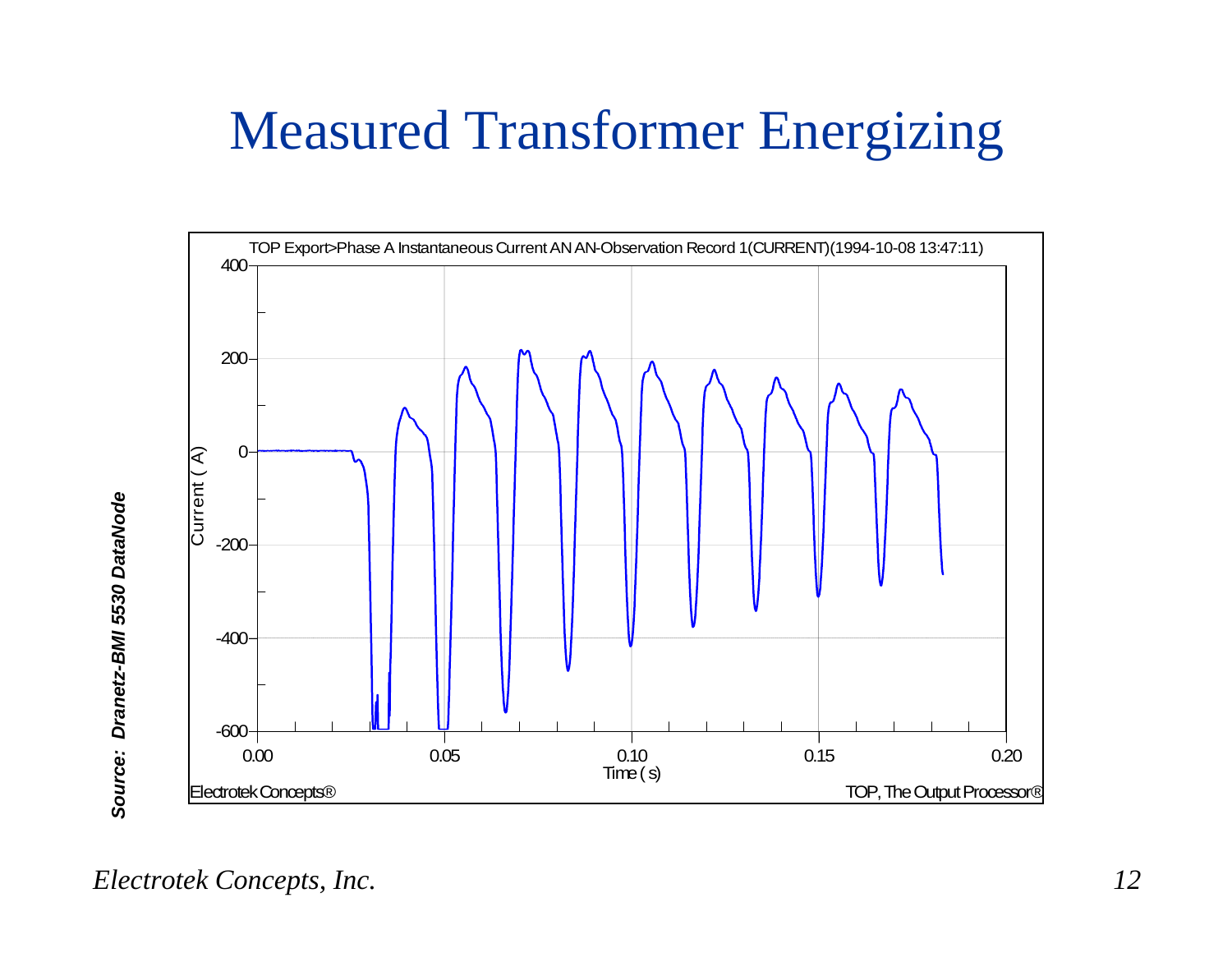#### Ferroresonance

- $\blacksquare$  Ferroresonance is a term generally applied to a wide variety of interactions between capacitors and iron-core inductors that results in unusual voltage and/or currents.
- $\blacksquare$  Several of the more common causes include:
	- $\blacksquare$ single-phase cutouts / single-phase reclosers
	- $\blacksquare$  fuse blowing or opening (transformer or line fuse) (or a lineman pulls an elbow connector)
	- $\blacksquare$  manual cable switching to reconfigure a cable circuit during an emergency condition
	- $\blacksquare$ three-phase switch with large pole closing span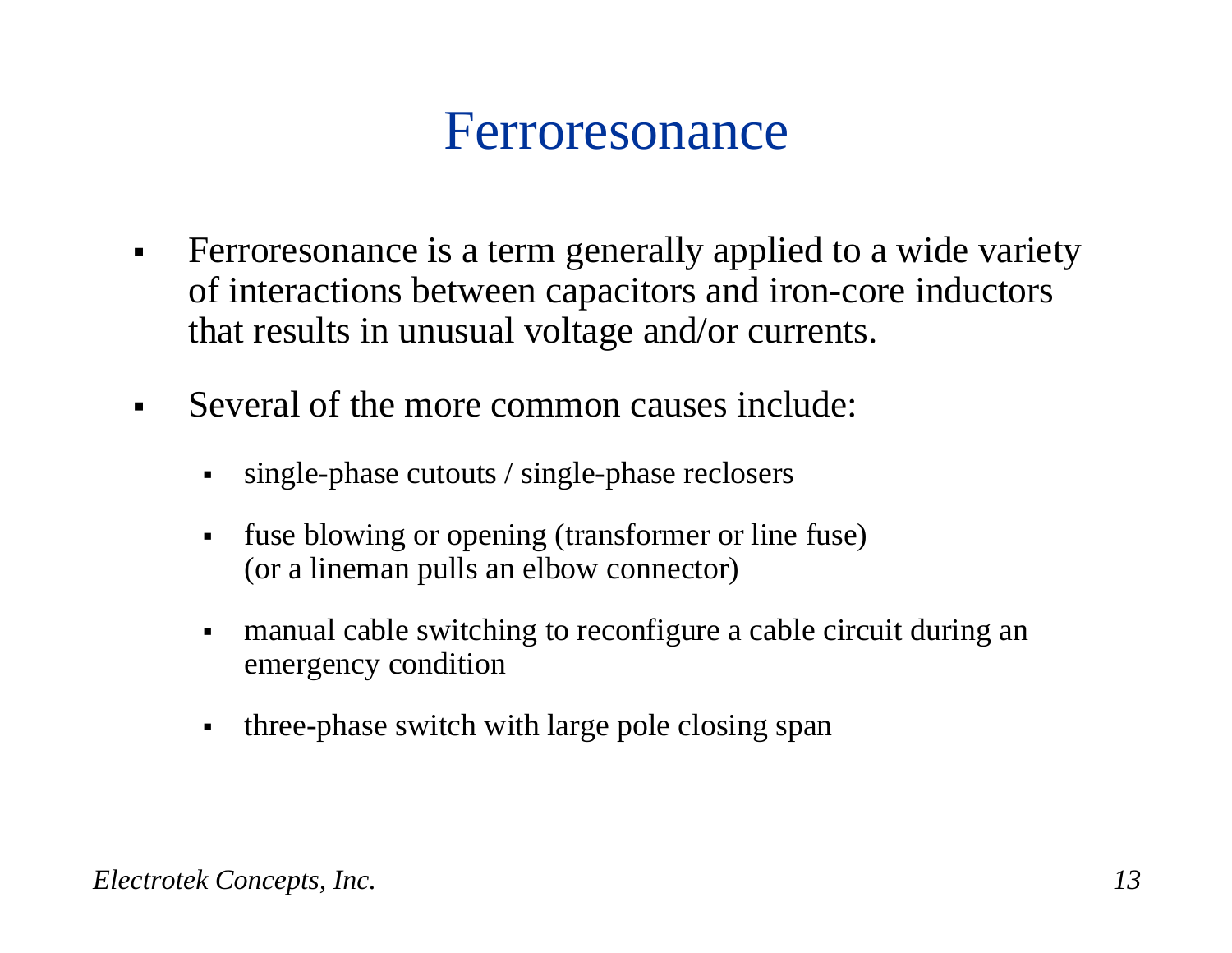#### Measured Ferroresonance Waveform

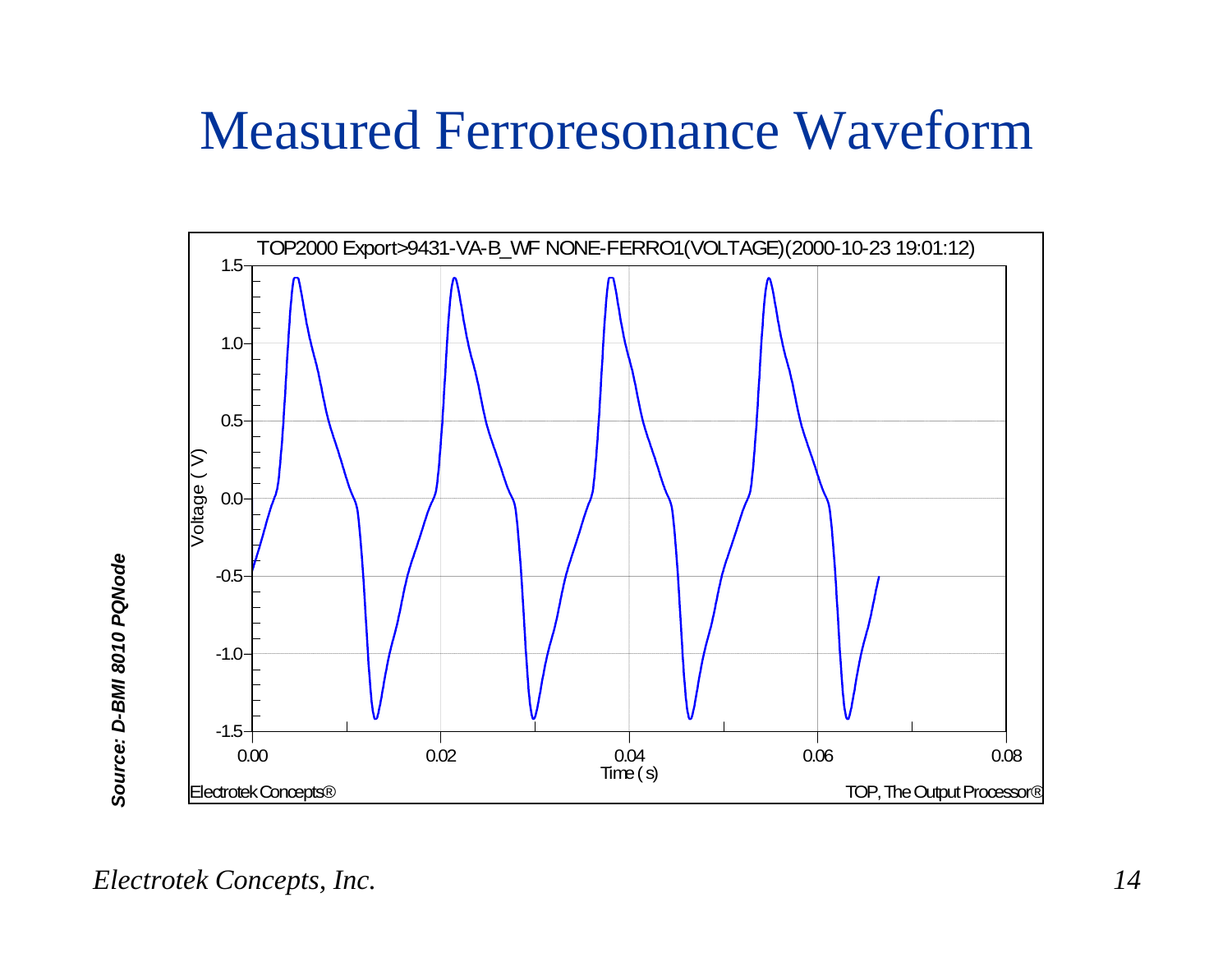#### Simulated Ferroresonance Waveform

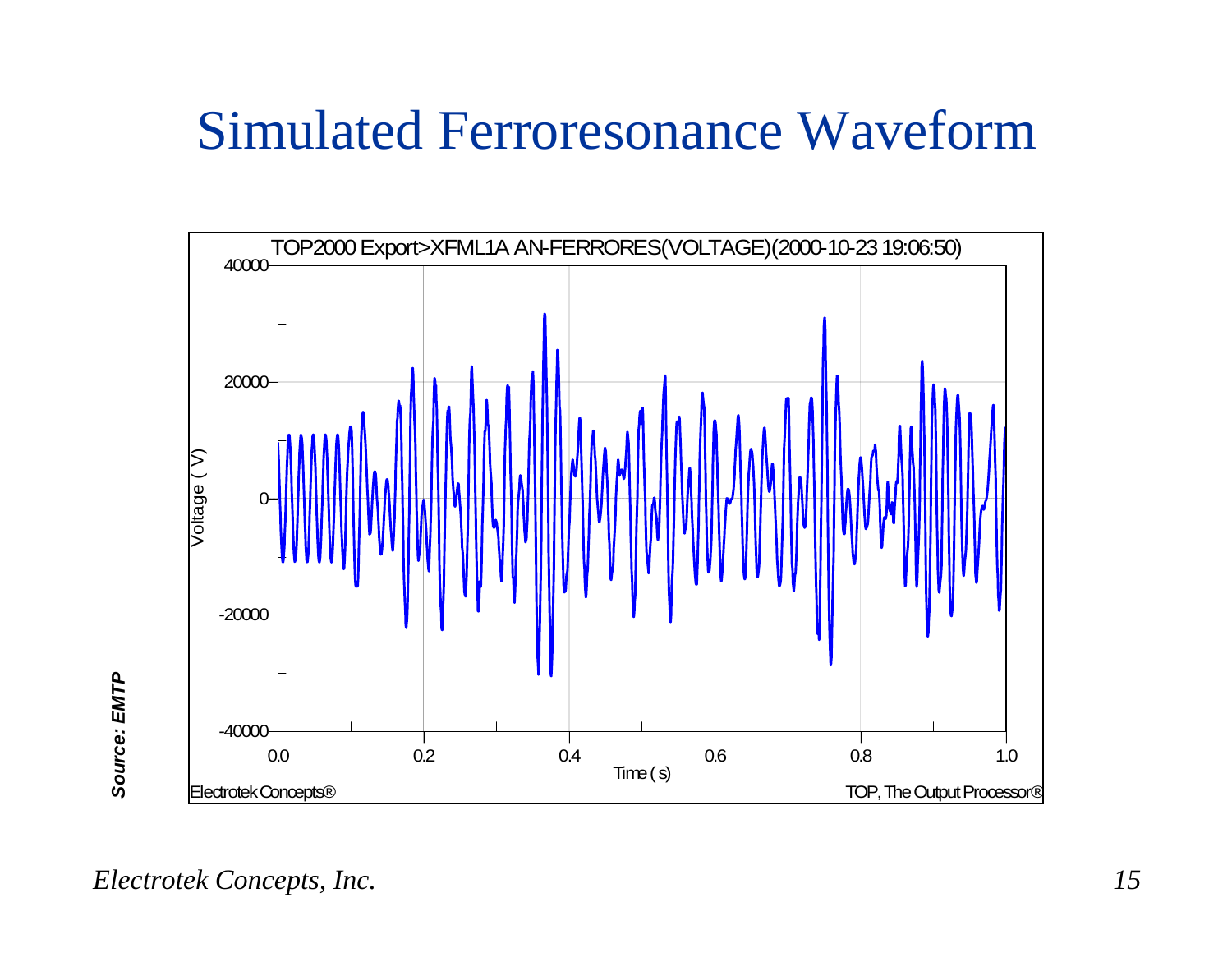# Utility Capacitor Switching

- Capacitor Bank Energizing Transient:
	- $\blacksquare$ The voltage across a capacitor cannot change instantaneously.
	- $\blacksquare$  The step change in voltage when a capacitor bank is energized results in an oscillation between the capacitance and the system inductance.
- Typical Magnitudes: 1.2 1.7 per-unit

(x normal)

Typical Frequencies: 250 – 1000 Hz

$$
f_s = \frac{1}{2\pi \sqrt{L_s C}} \approx f_{system} * \sqrt{\left(\frac{X_c}{X_s}\right)} \approx f_{system} * \sqrt{\left(\frac{MVA_{sc}}{MVA_r}\right)} \approx f_{system} * \sqrt{\left(\frac{1}{\Delta V}\right)}
$$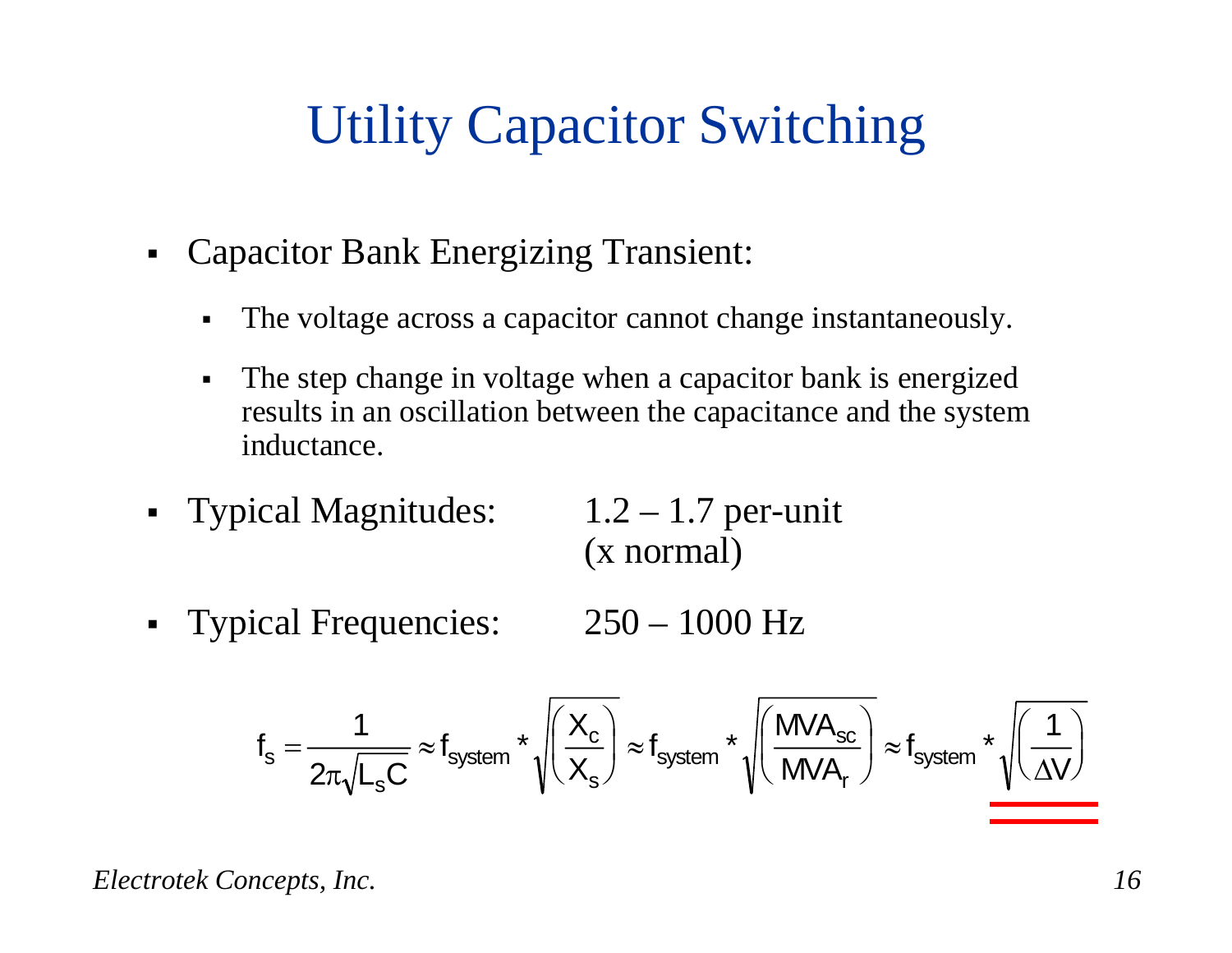#### Measured Capacitor Bank Energizing Current

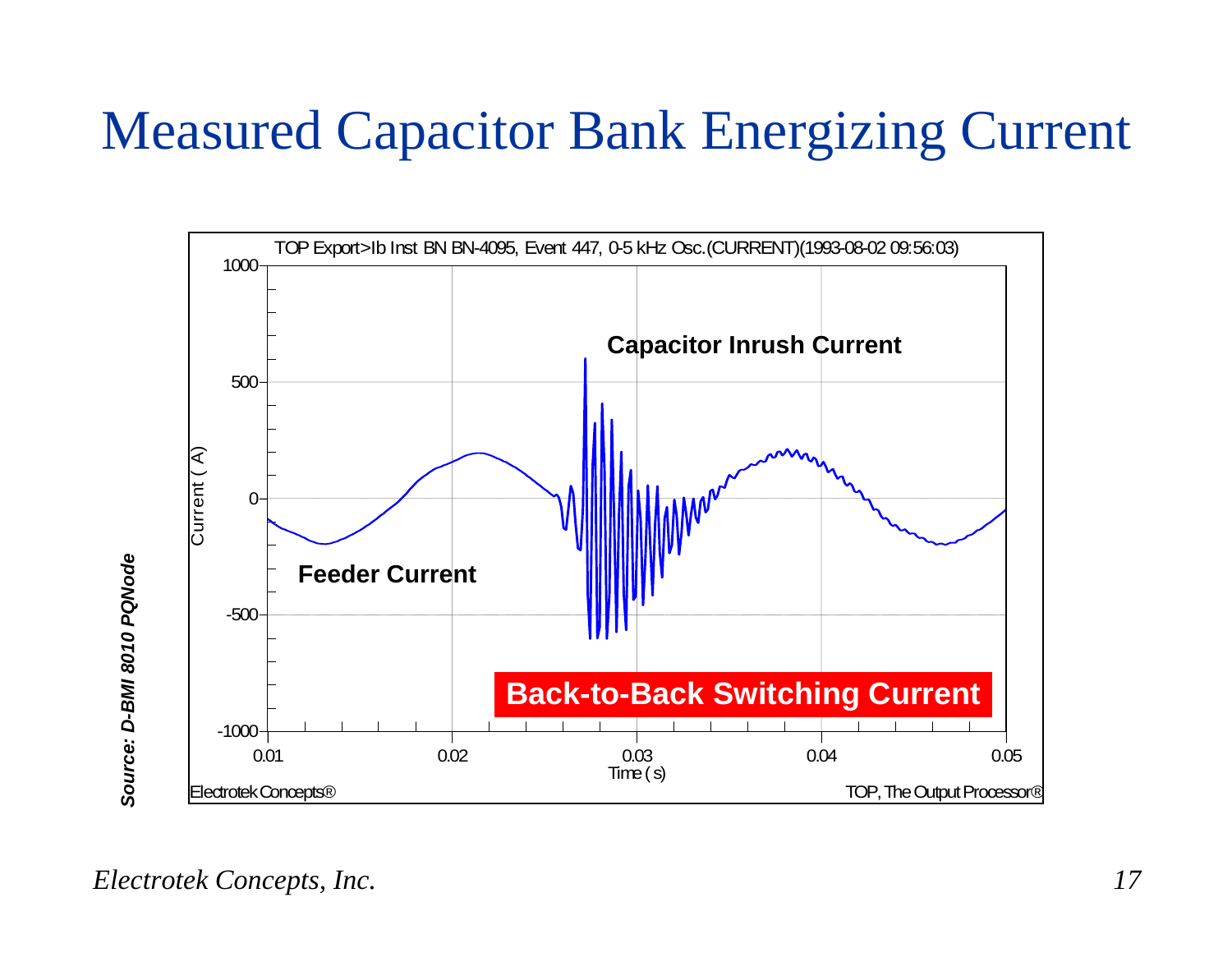#### Measured Capacitor Energizing Voltage

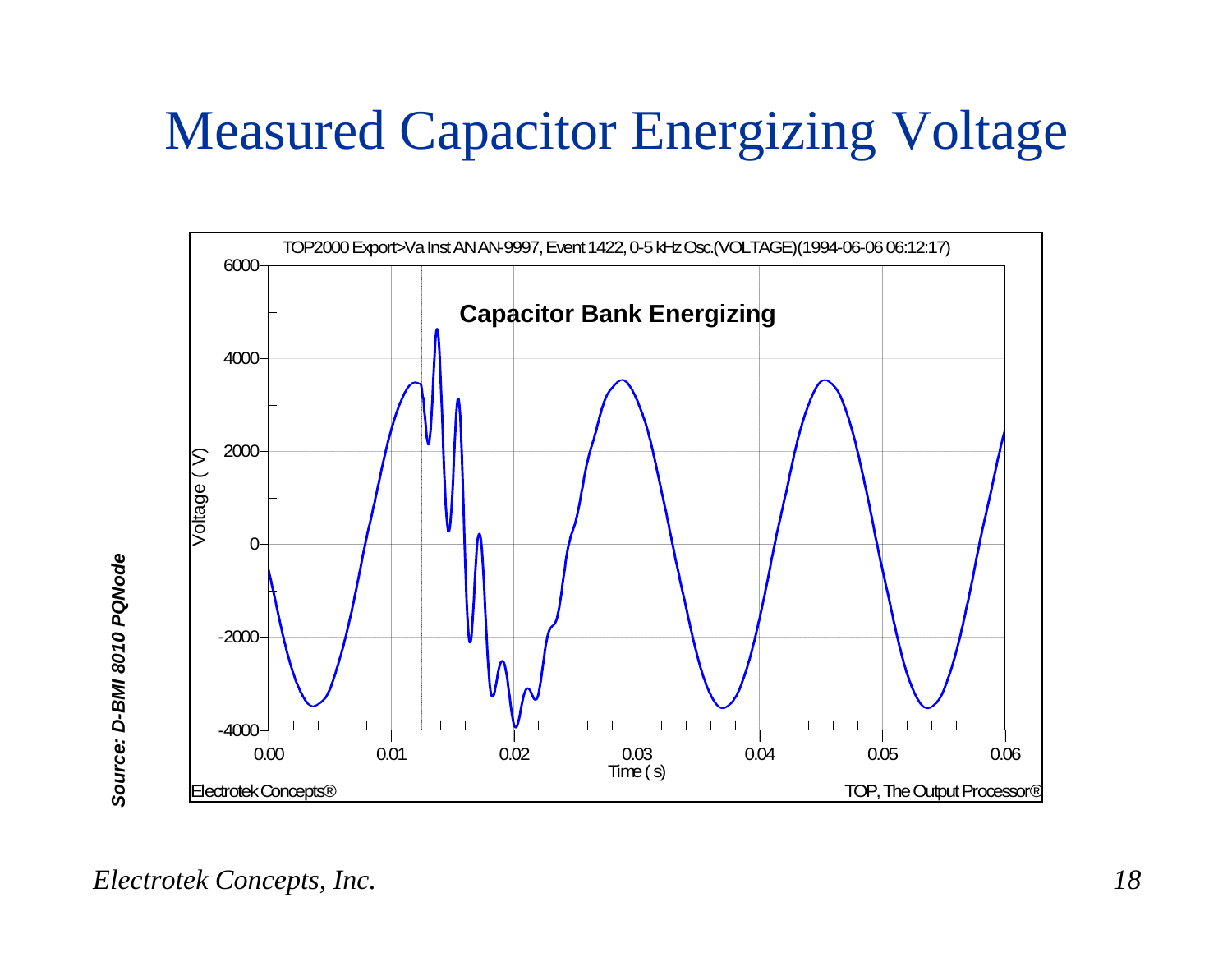#### Measured Capacitor Energizing Voltage

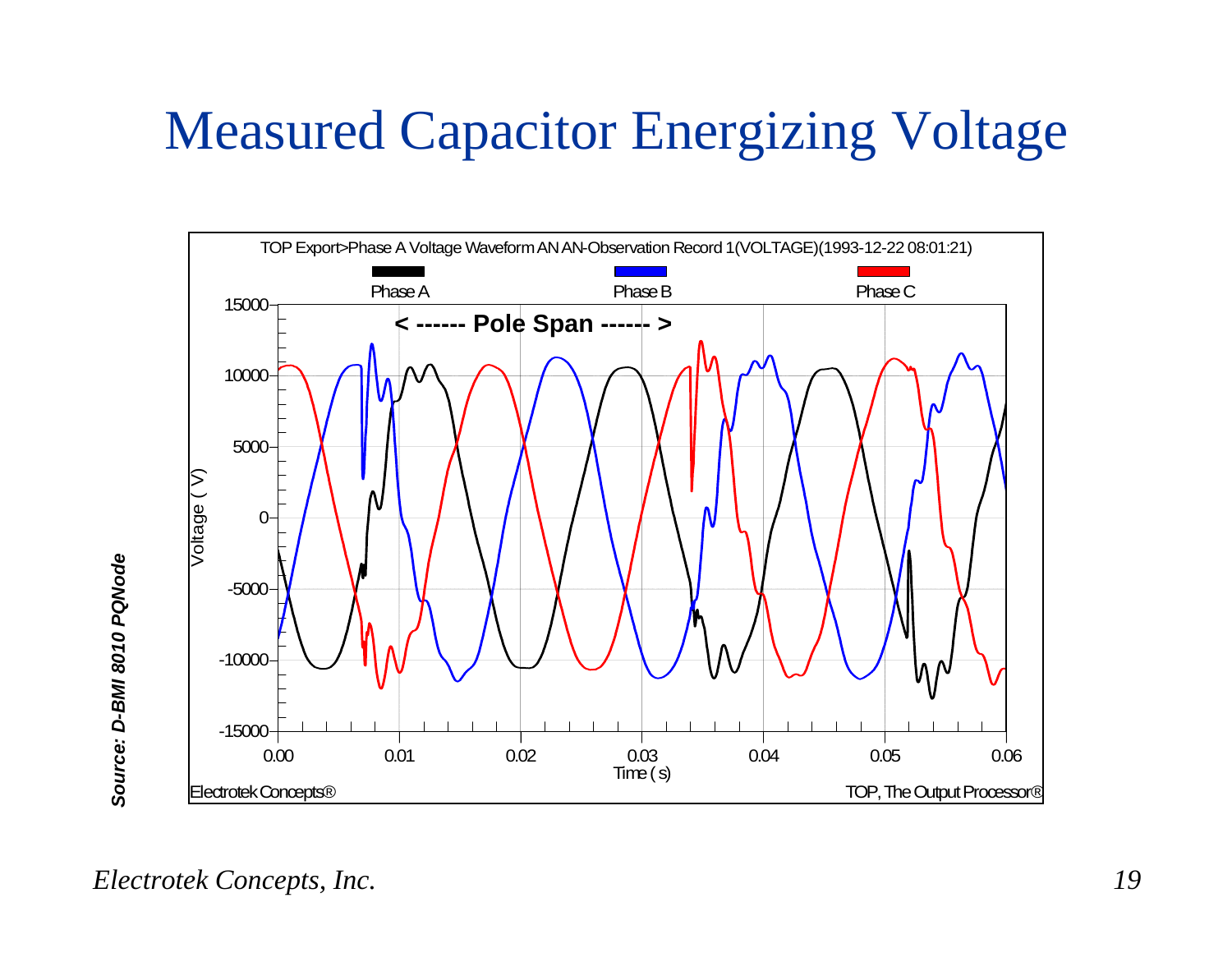#### Measured Capacitor Switch Restrikes

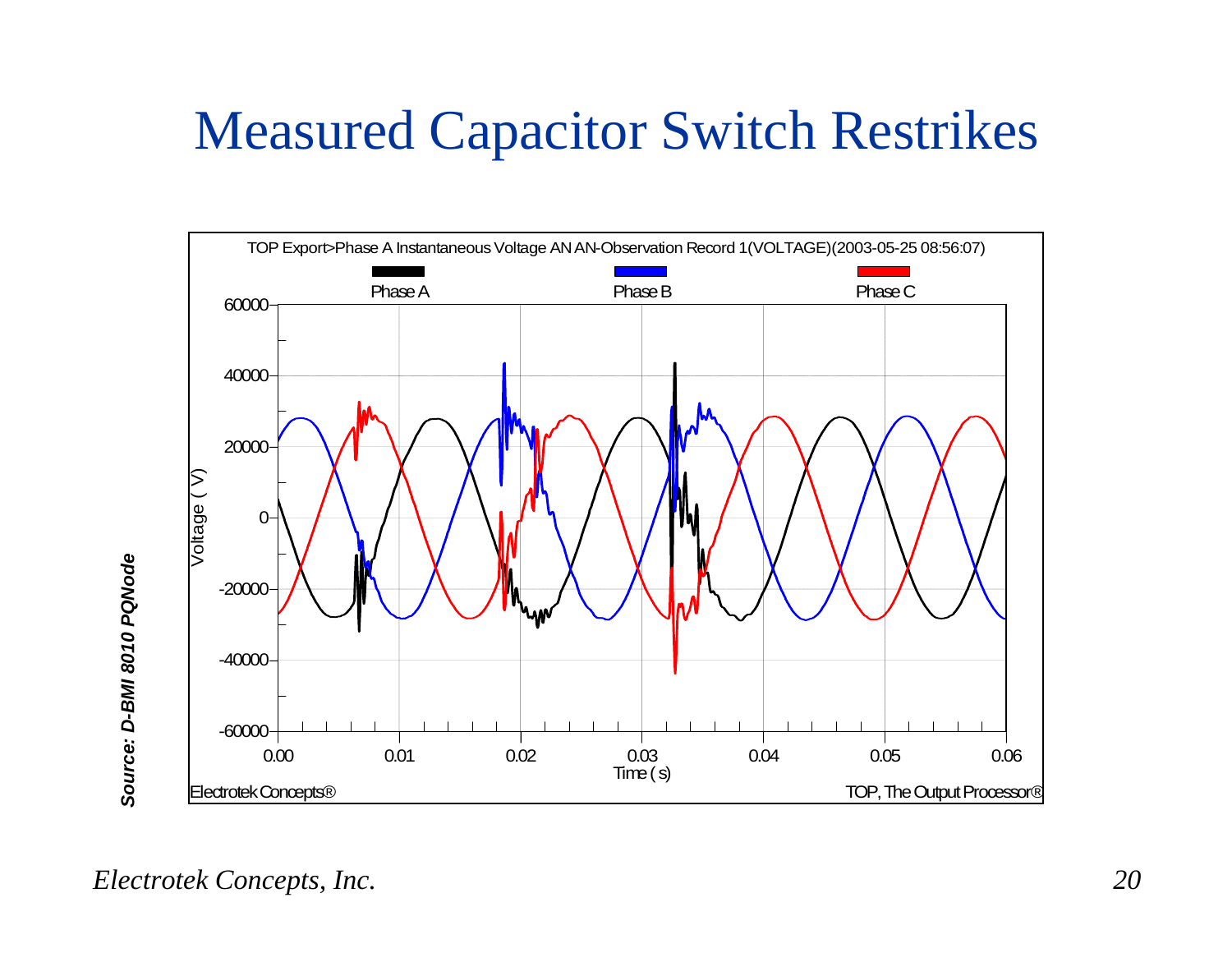#### Capacitor Energizing - Characteristics

**Oscillatory Transient Magnitude versus Duration**



*Only one transient per 5 minute period counted - measurement and phase with largest absolute magnitude used*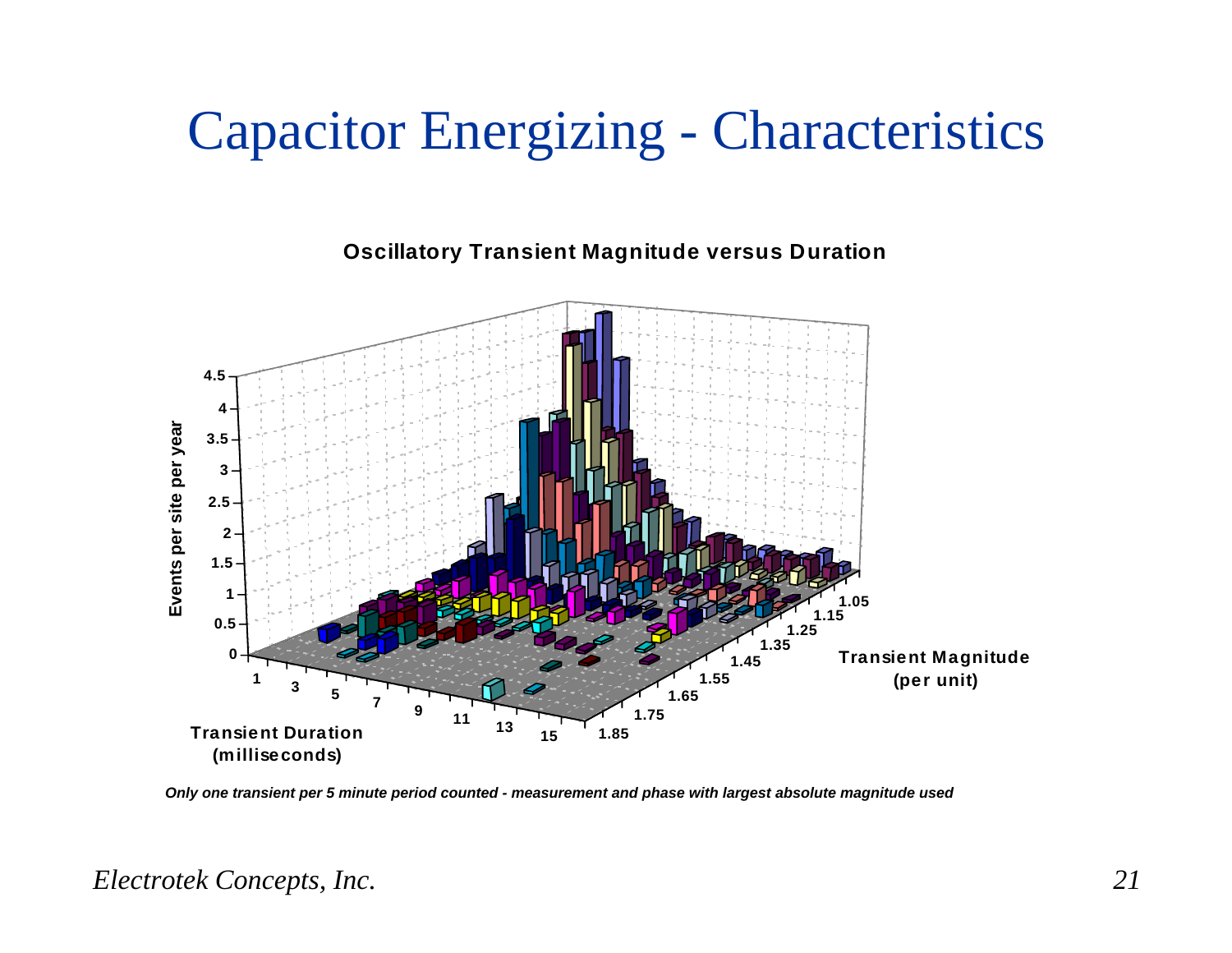# Solutions to Capacitor Switching Transients

- $\blacksquare$  Uncontrolled
	- $\blacksquare$  No preventative means applied (always simulation basecase for comparison of effectiveness of other methods).
- $\blacksquare$  Synchronous closing control
	- Method for controlling overvoltage by switching when the voltage across the switch at the closing instant is equal to zero (zero voltage on capacitor - zero voltage on bus).
- $\blacksquare$  Pre-insertion device
	- $\blacksquare$  Method for controlling overvoltage by inserting an impedance (usually inductance or resistance in series with the component to be energized voltage.
- $\blacksquare$  Arresters
	- $\blacksquare$  Method for controlling overvoltage by "clipping" at a specified protective level.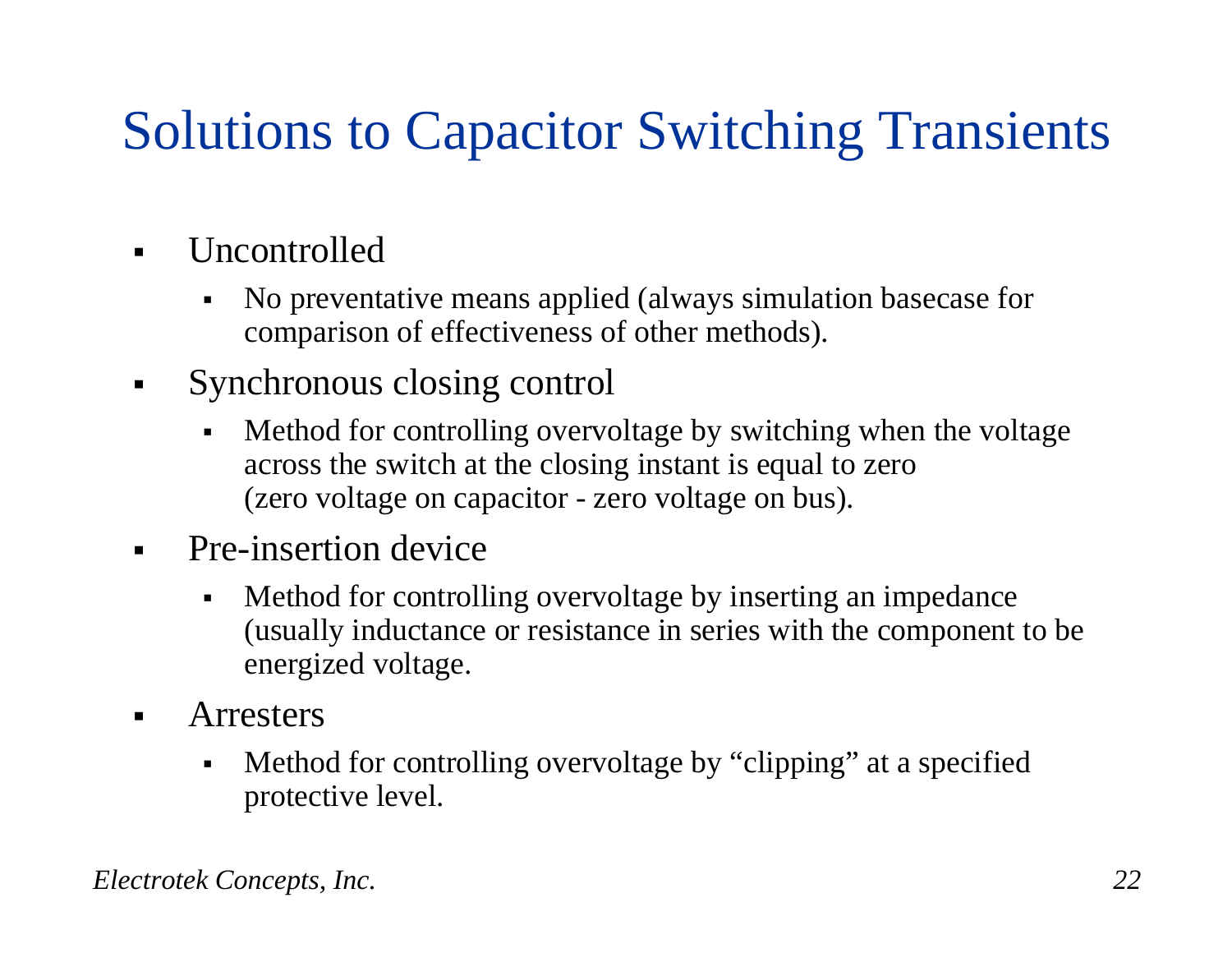# Synchronous Closing Control

- $\blacksquare$  A number of manufacturers now have synchronous closing available at T&D voltage levels.
- $\blacksquare$ Methods include analog and microprocessor controls.
- $\blacksquare$  Can be used in combination with pre-insertion device for added protection.
- $\overline{\phantom{a}}$ **Does not provide protection during restrike.**
- $\blacksquare$  May be a cost effective method when considering overvoltages at lower voltages (including customers).
- $\blacksquare$  Power electronics (switches) will make concept very successful as switch voltage ratings increase.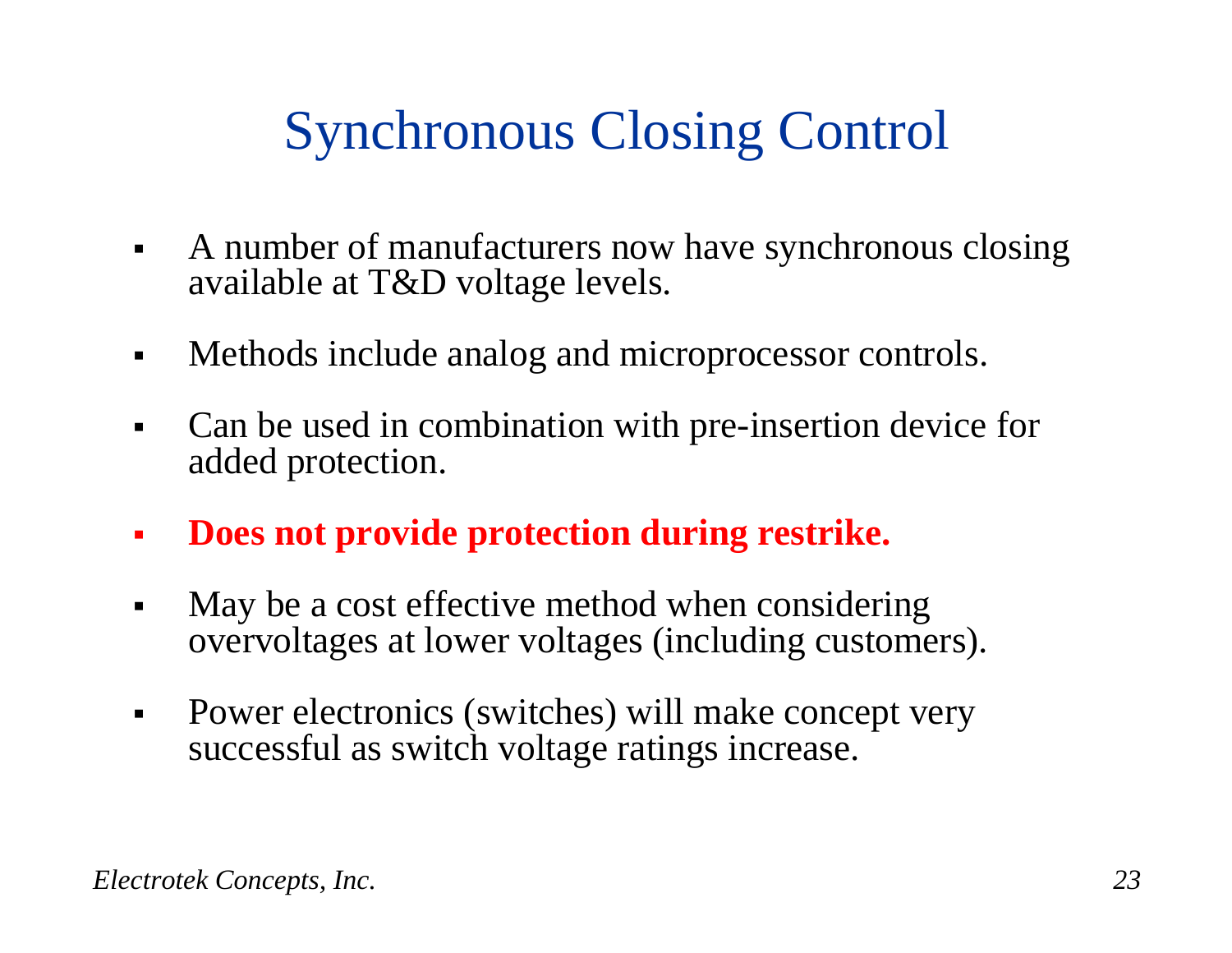# Illustration of Controlled Switch Closing

 $\blacksquare$ Timing control for grounded and ungrounded banks:

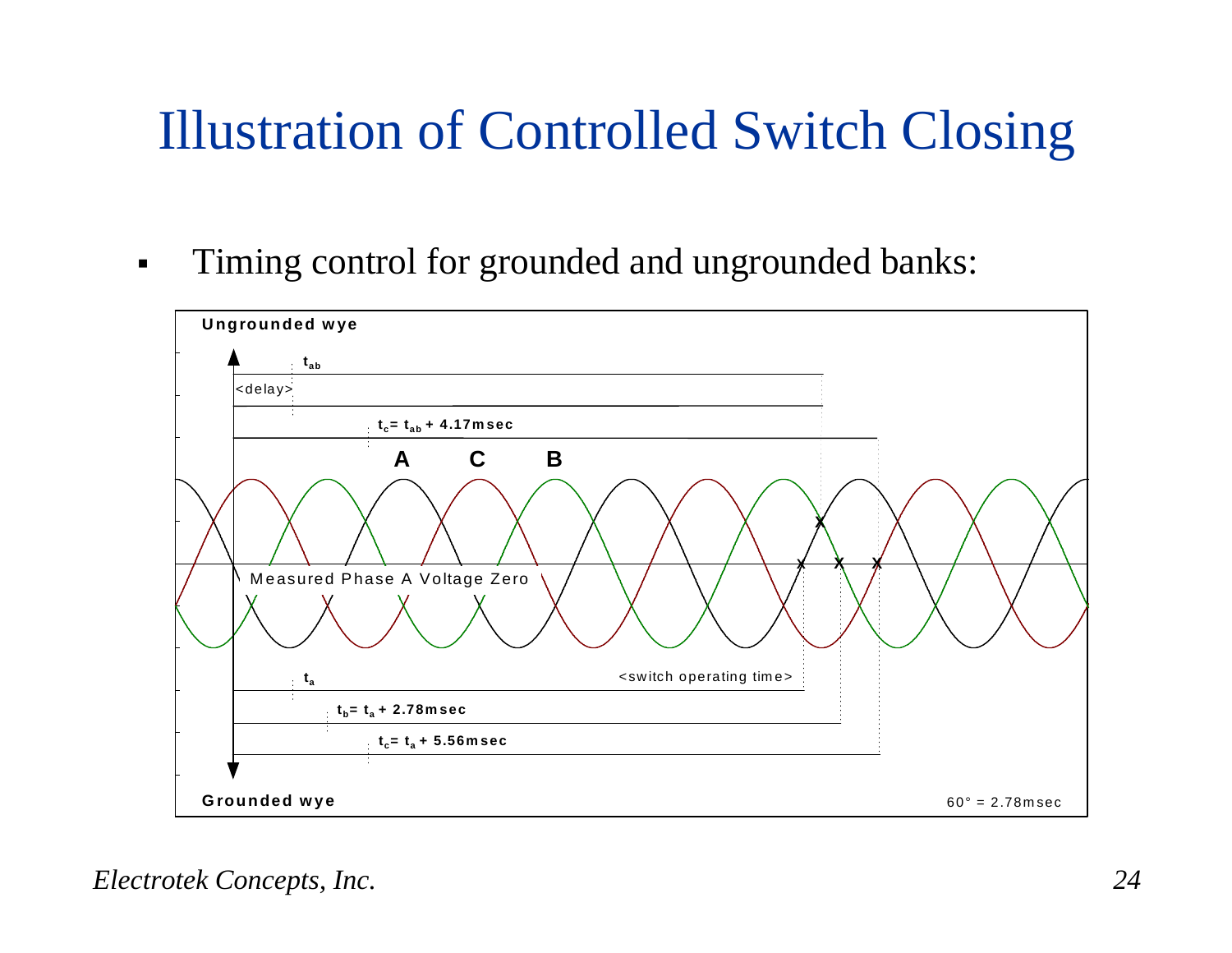### Pre-insertion Devices

- $\blacksquare$ Many options available available at T&D voltage levels.
- $\blacksquare$ Devices typically include resistors and/or inductors.
- $\blacksquare$  In general, resistors provide better overvoltage control and inductors provide better overcurrent control.
- $\blacksquare$  Can be used in combination with synchronous closing control for added protection.
- $\mathcal{L}_{\mathcal{A}}$ **Does not provide protection during restrike.**
- $\blacksquare$  May be a cost effective method when considering overvoltages at lower voltages (including customers).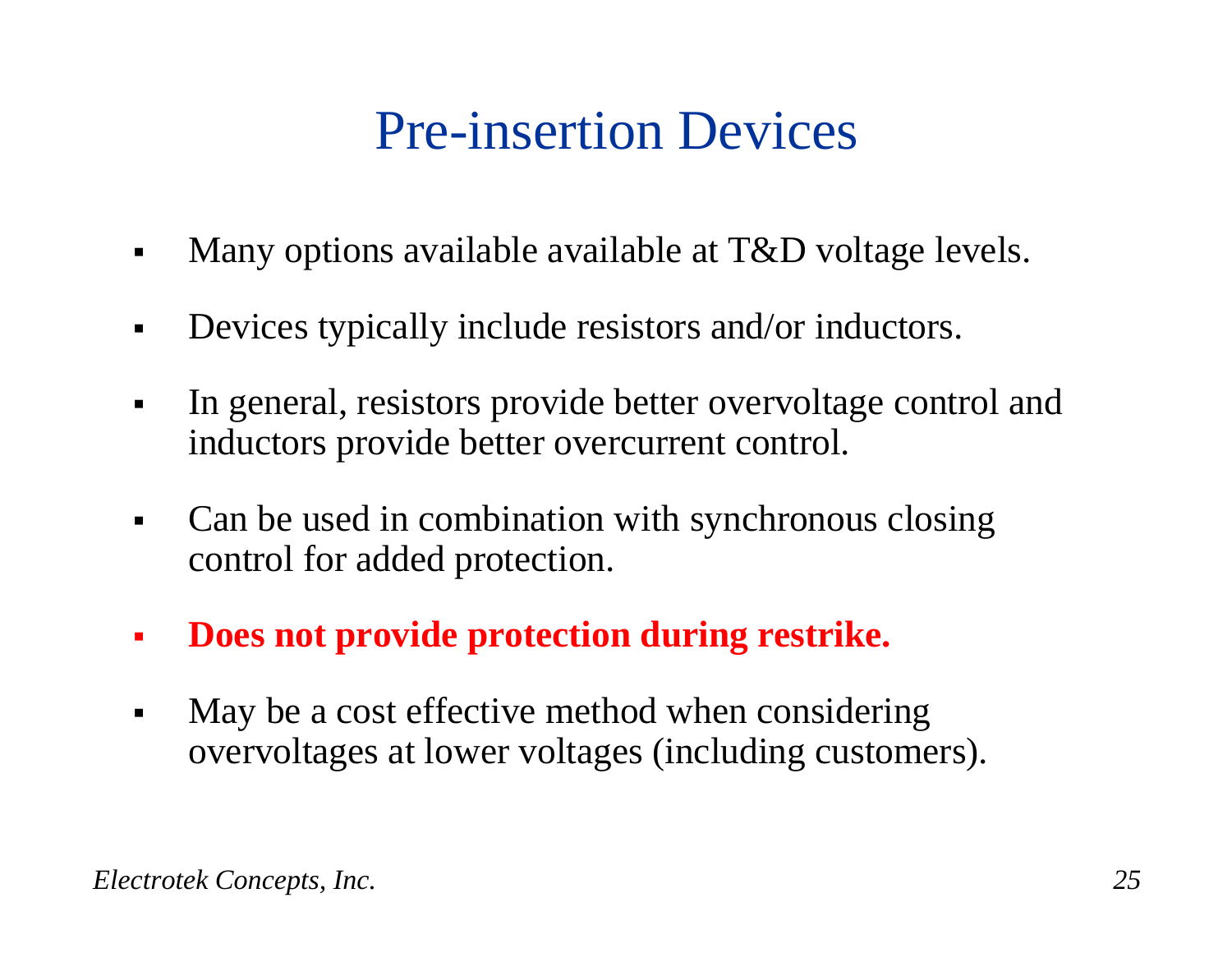### Effectiveness of Closing Control

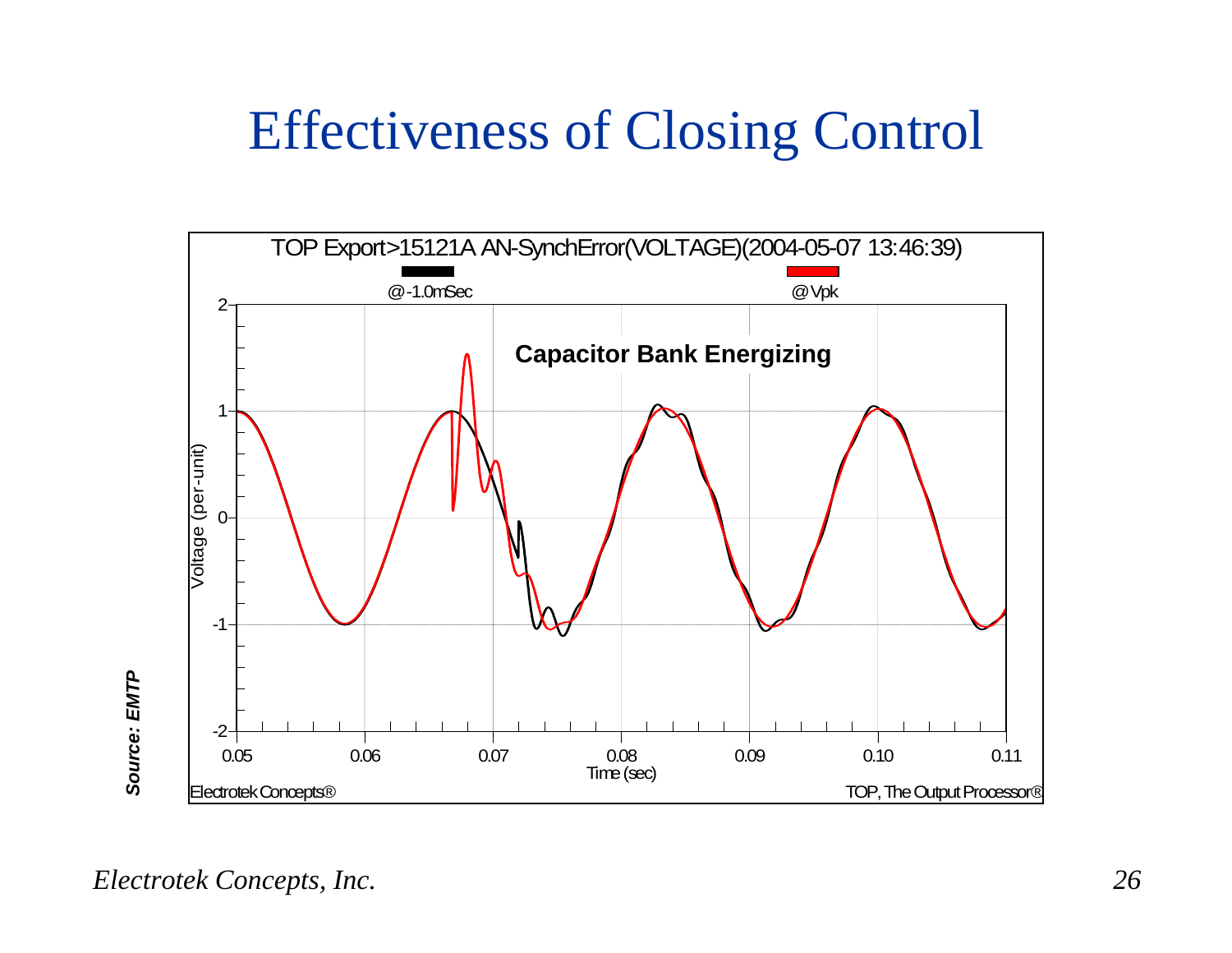#### Effectiveness of Preinsertion Resistor

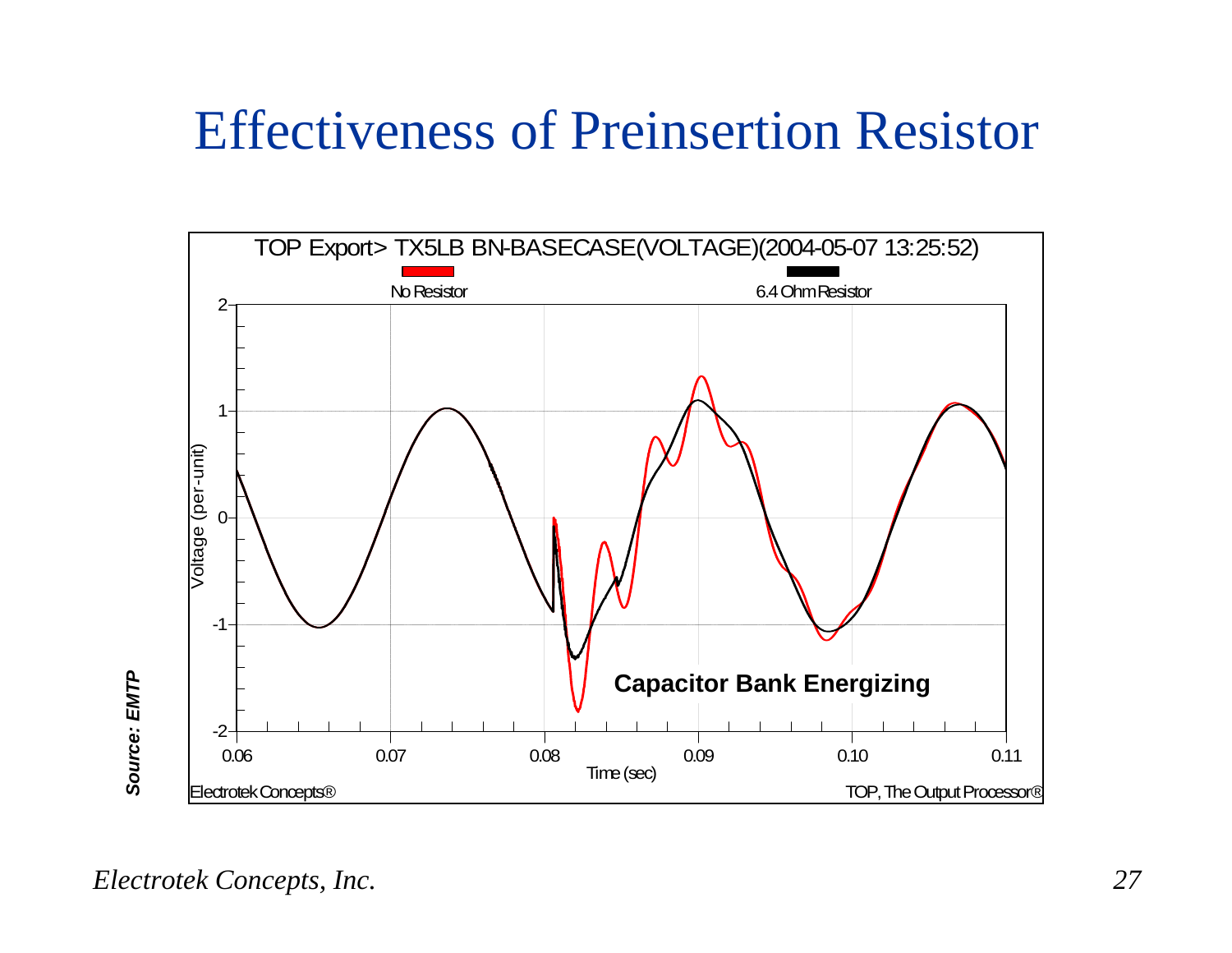#### Case Study - Voltage Magnification

• Phenomena typically occurs when a large capacitor is energized at a higher voltage level, resulting in magnification of the transient at a lower voltage capacitor bank.

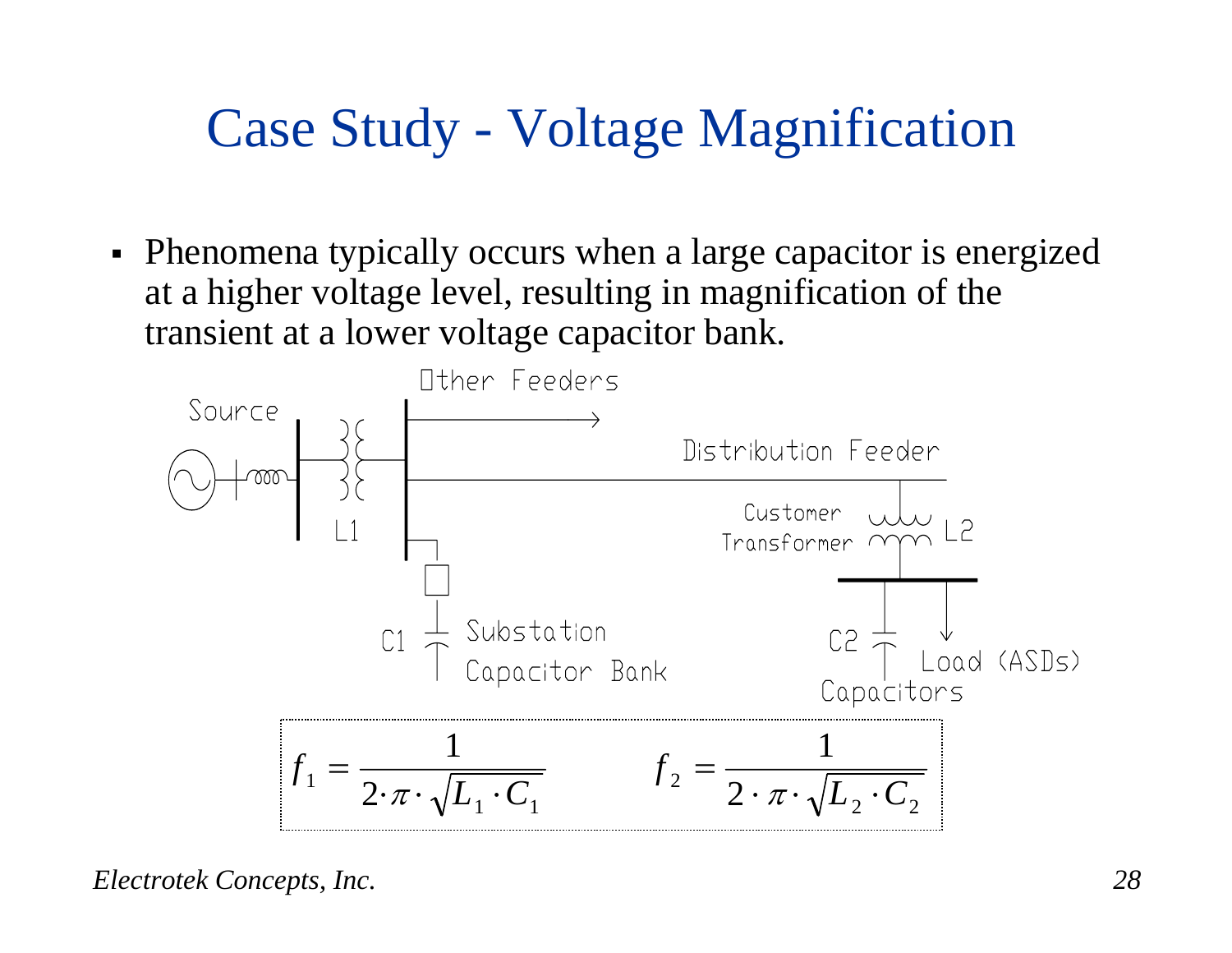### Conditions for Voltage Magnification

- The highest transient voltages occur at the lower voltage capacitors (e.g., 480 volt bus) when the following conditions are met:
	- [1] The natural frequencies  $f_1$  and  $f_2$  are nearly equal.
	- [2] The capacitive rating (MVAr) of the switched capacitor bank is significantly greater  $(>10)$  than the lower voltage capacitor rating (kVAr).
	- [3] There is little damping on the low voltage system (mostly motor load).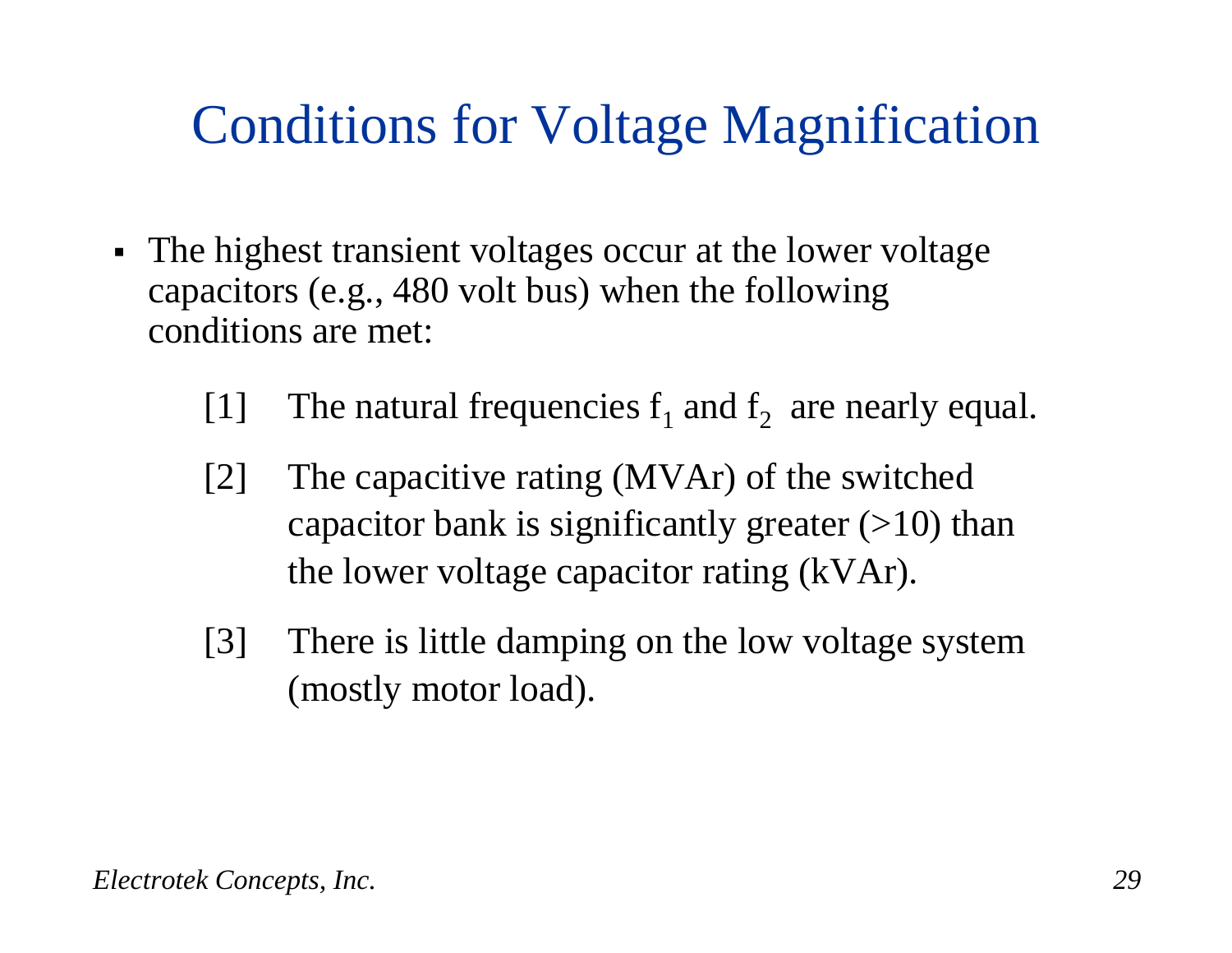#### Conditions for Voltage Magnification

*a quick check...*

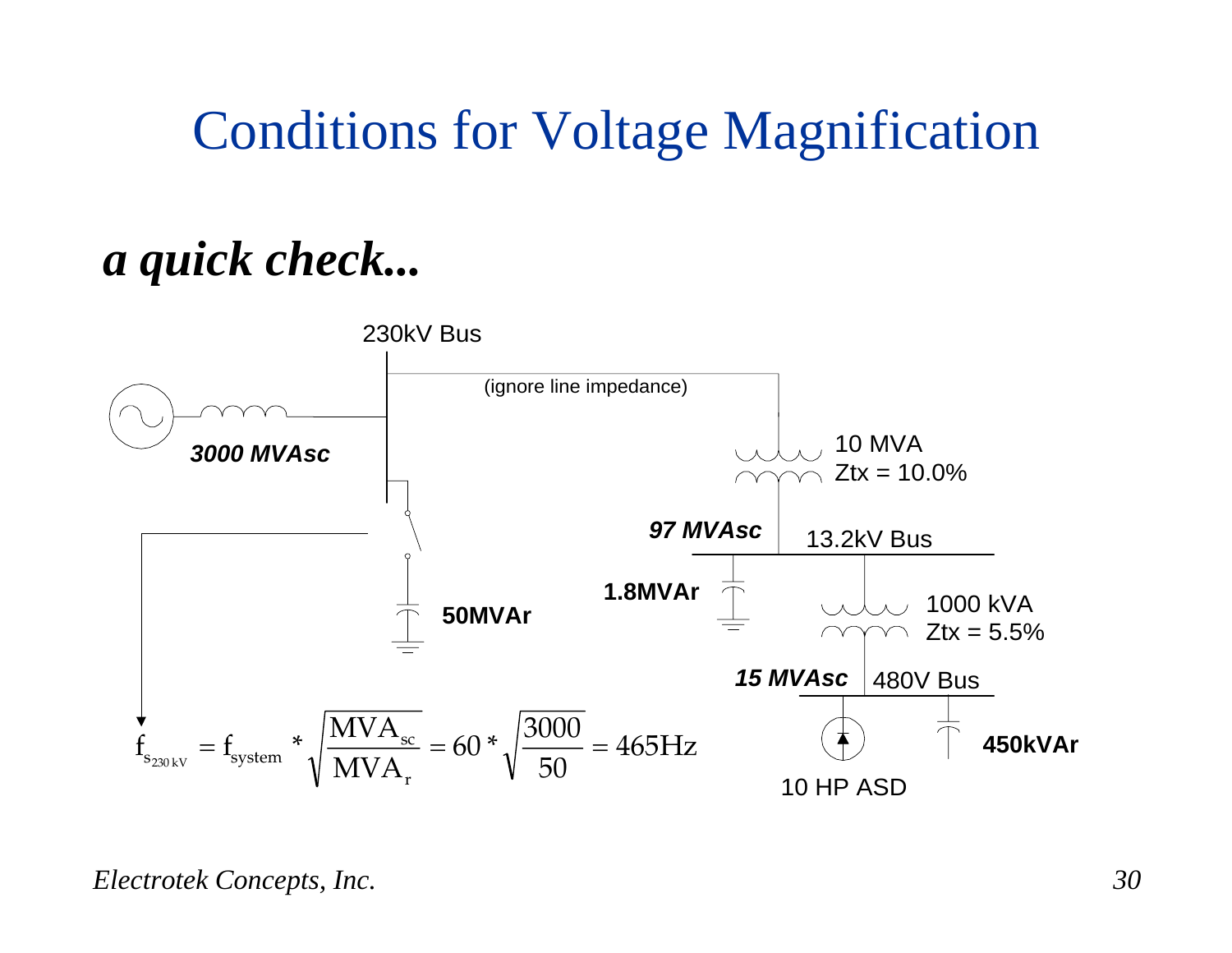#### Magnified Transient at Low Voltage Bus

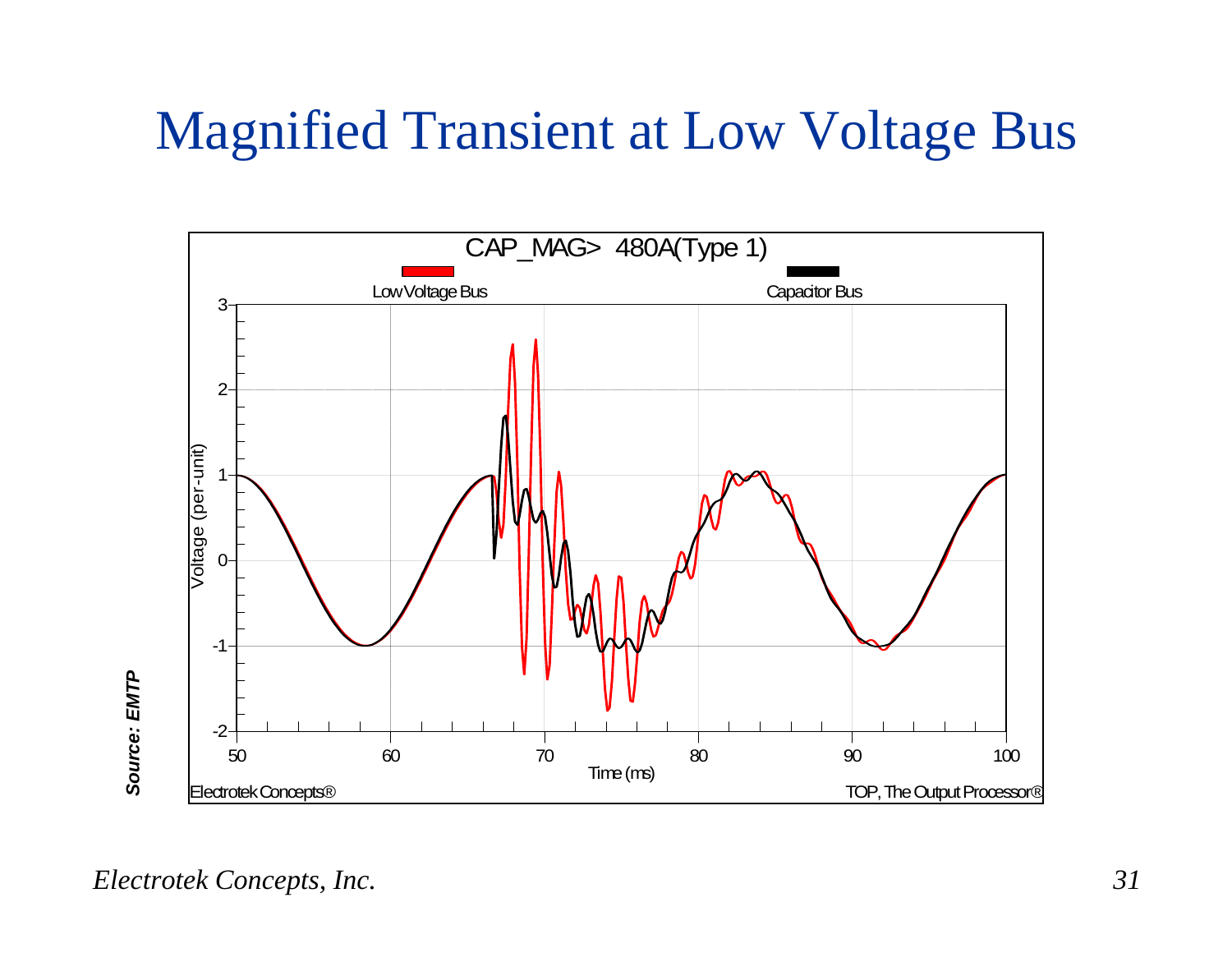# Solutions to Magnification Phenomena

- $\blacksquare$  Controlling the transient overvoltage at the source, on the utility system is sometimes possible.
	- a) Synchronous closing control
	- b) Closing capacitor bank through a resistor/inductor first
- $\blacksquare$ Surge arresters at the customer location can be used.
- Conversion of capacitor banks to harmonic filters is effective for control of the magnification problem.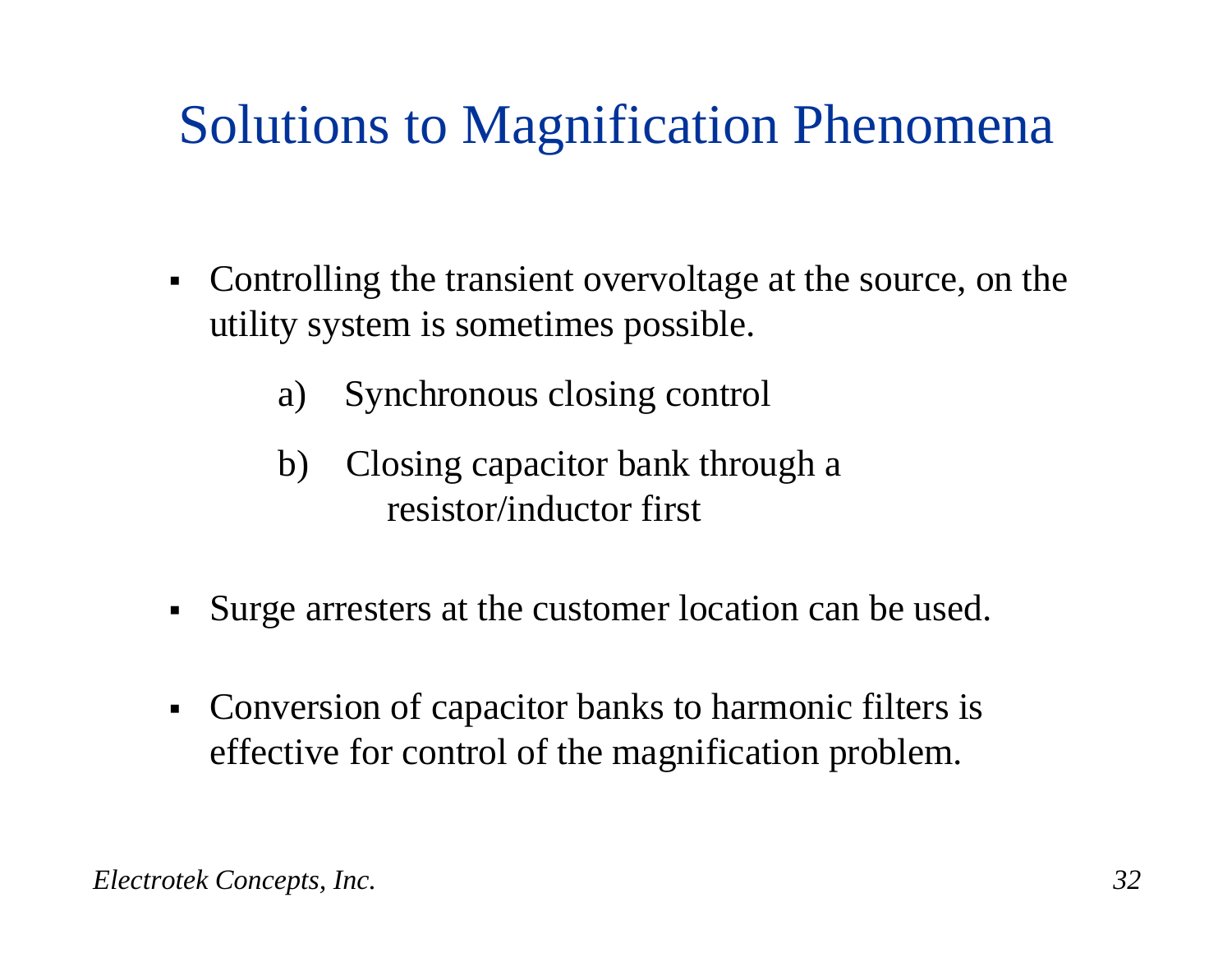#### Effect of Low Voltage Filters and Arresters



Time (Seconds)

#### *Electrotek Concepts, Inc. 33*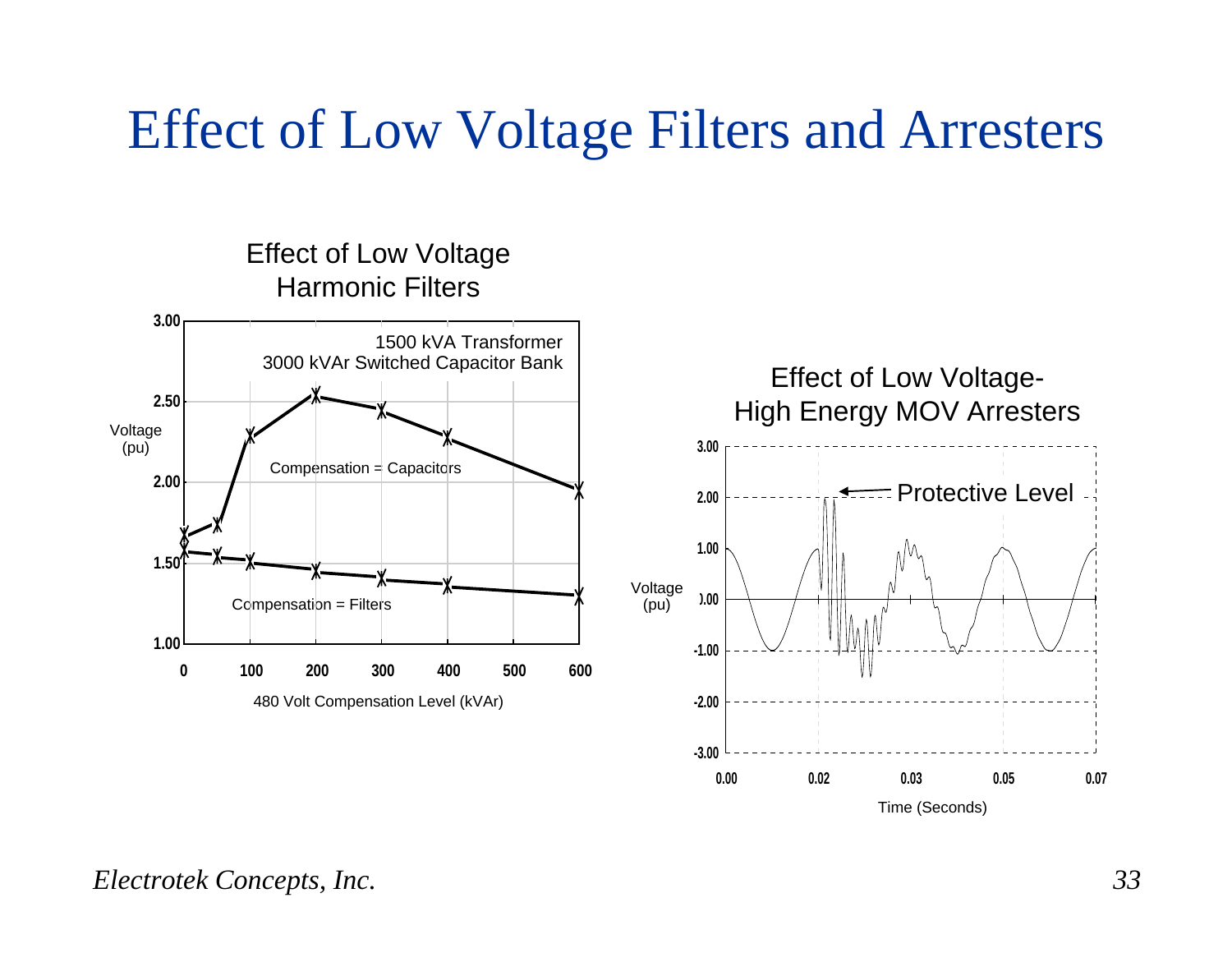## Case Study - Nuisance Tripping of ASDs

 $\blacksquare$  Small ASDs typically have a voltage source inverter (VSI) type of design and use pulse width modulation (PWM) inverters to supply the motor.



*ref: IEEE Paper 91 WM 086-9 PWRD*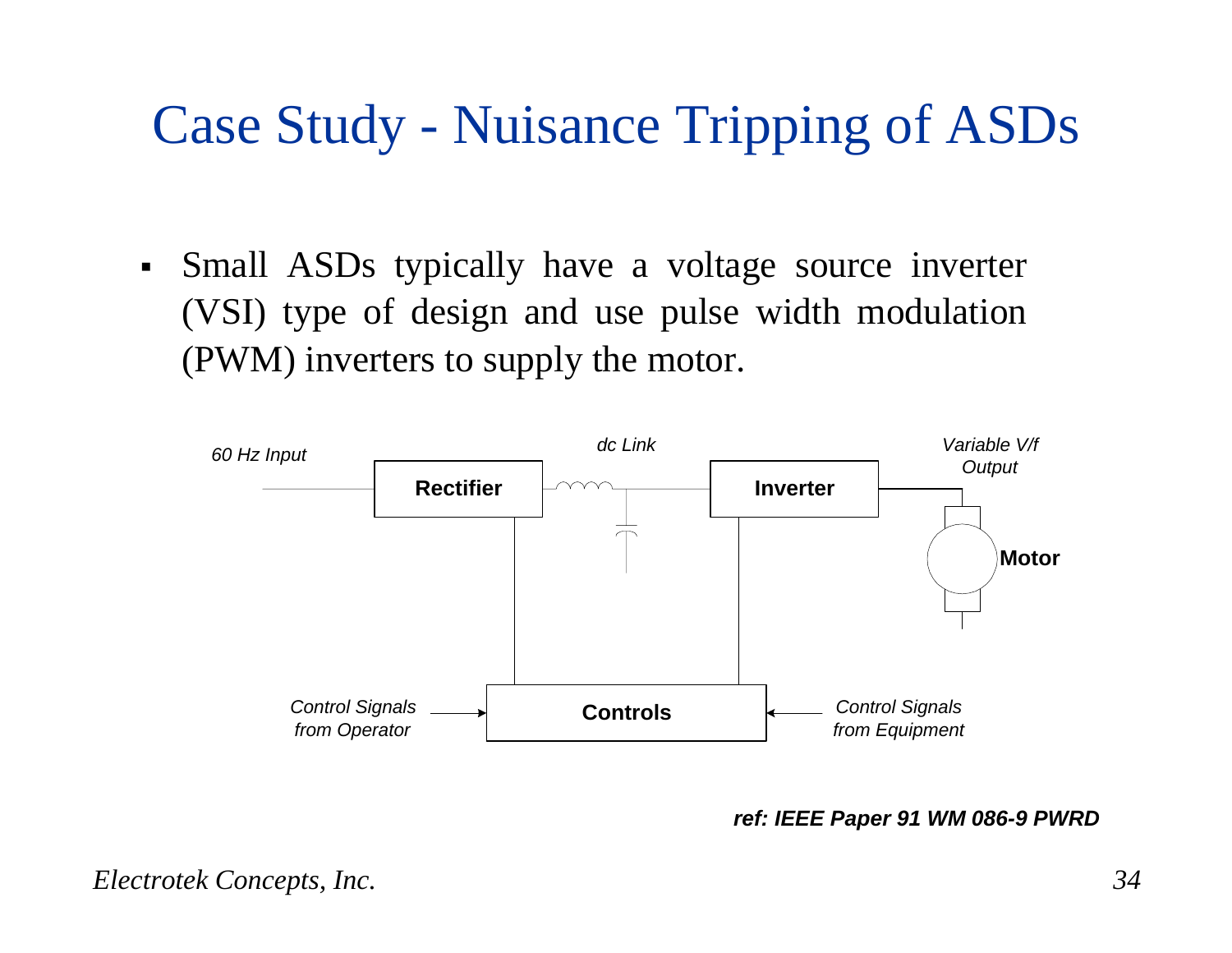#### ASD Representation



**Nominal bus voltage: 480 Volts Nominal dc bus voltage: 650 Volts**

$$
V_{d} = \frac{3\sqrt{2}}{\pi} V_{LL} \approx 1.35*480 \approx 650V
$$

*Electrotek Concepts, Inc. 35*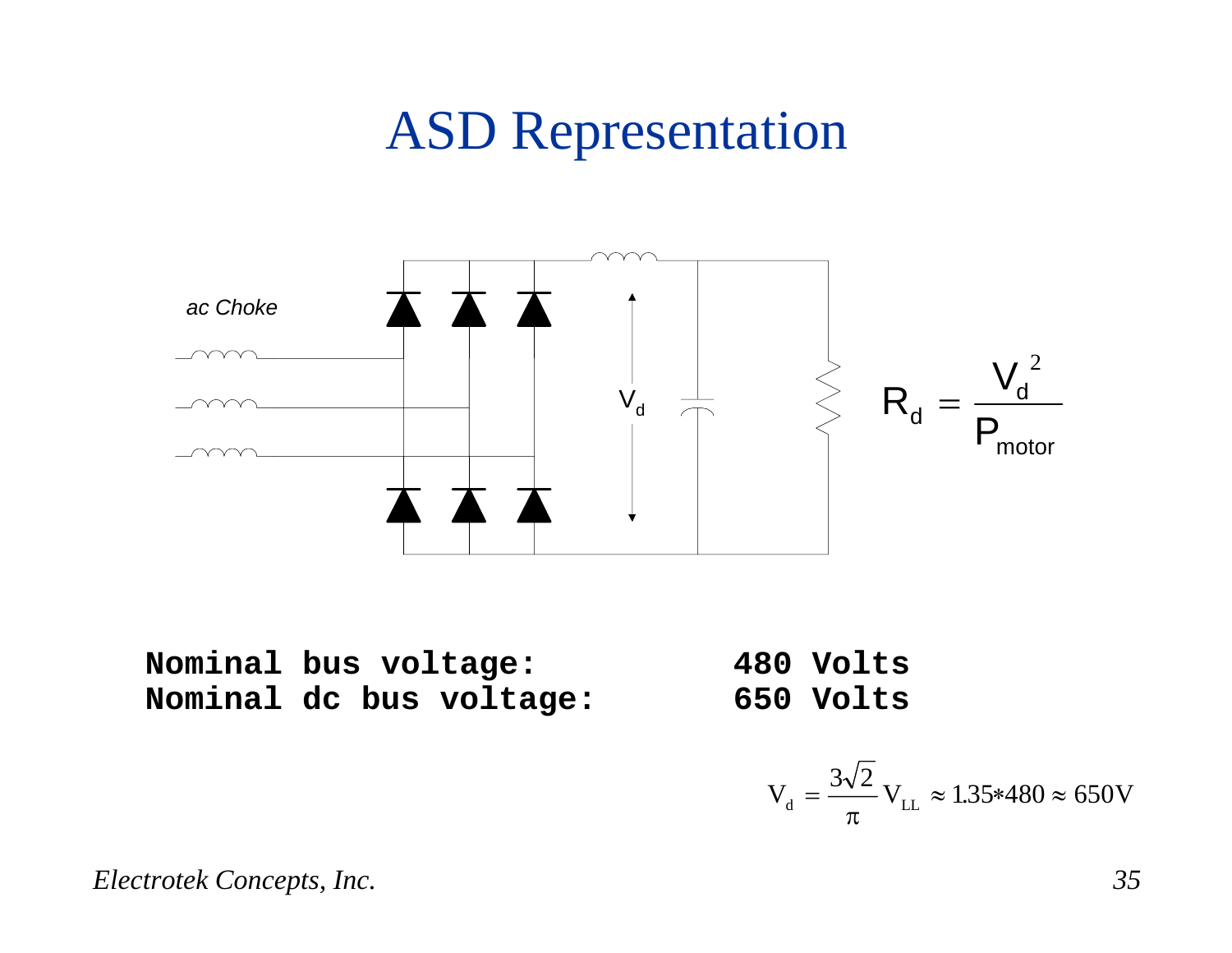#### dc Bus Voltage and Current Surge









Time (Seconds)

#### *Electrotek Concepts, Inc. 36*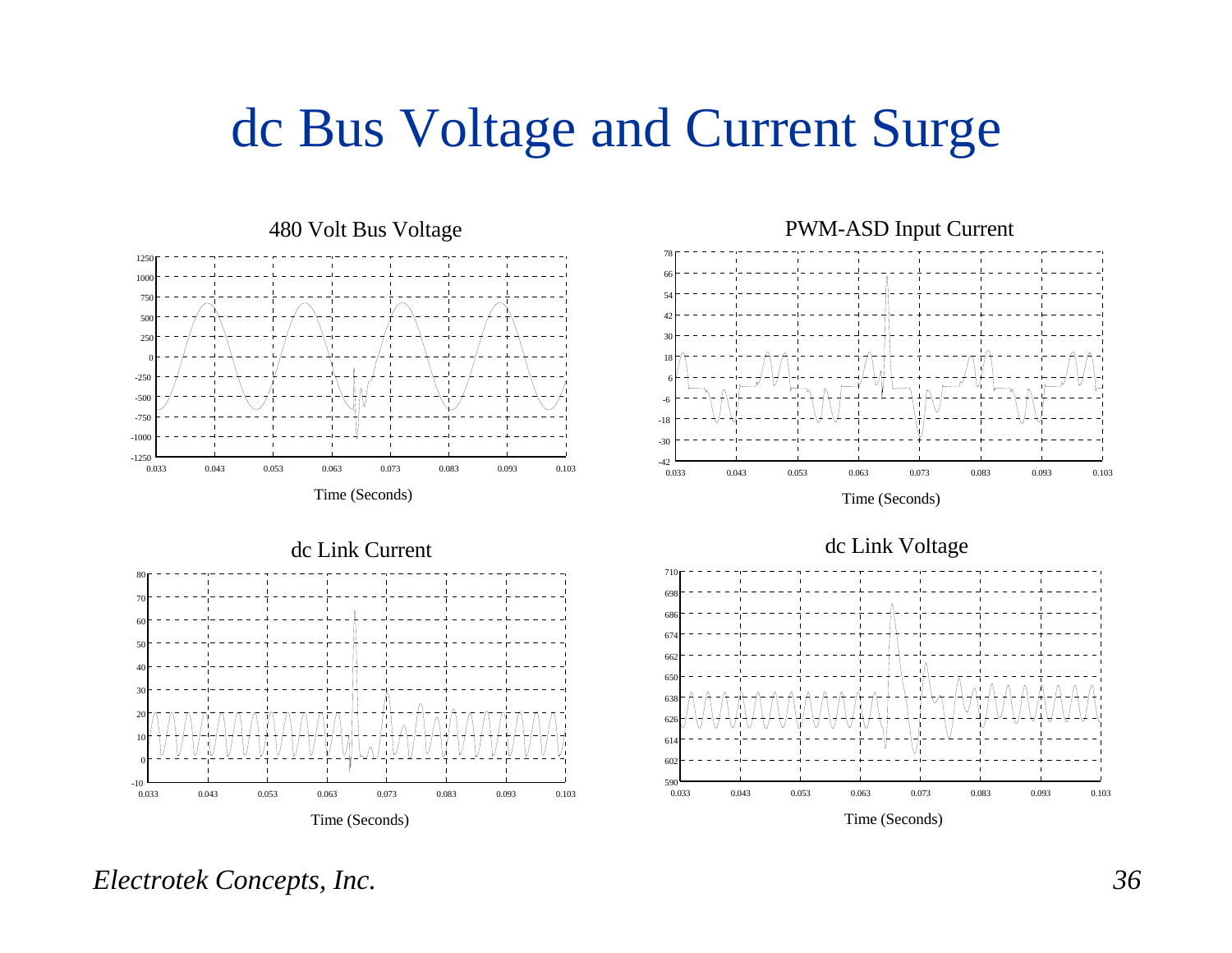# Solution to Nuisance Tripping - Chokes

 $\blacksquare$  Inductance on the ac side, in the form of an isolation transformer or simple inductive choke, has the most dramatic effect on the current surge because it introduces a large impedance into the circuit where the current flows.

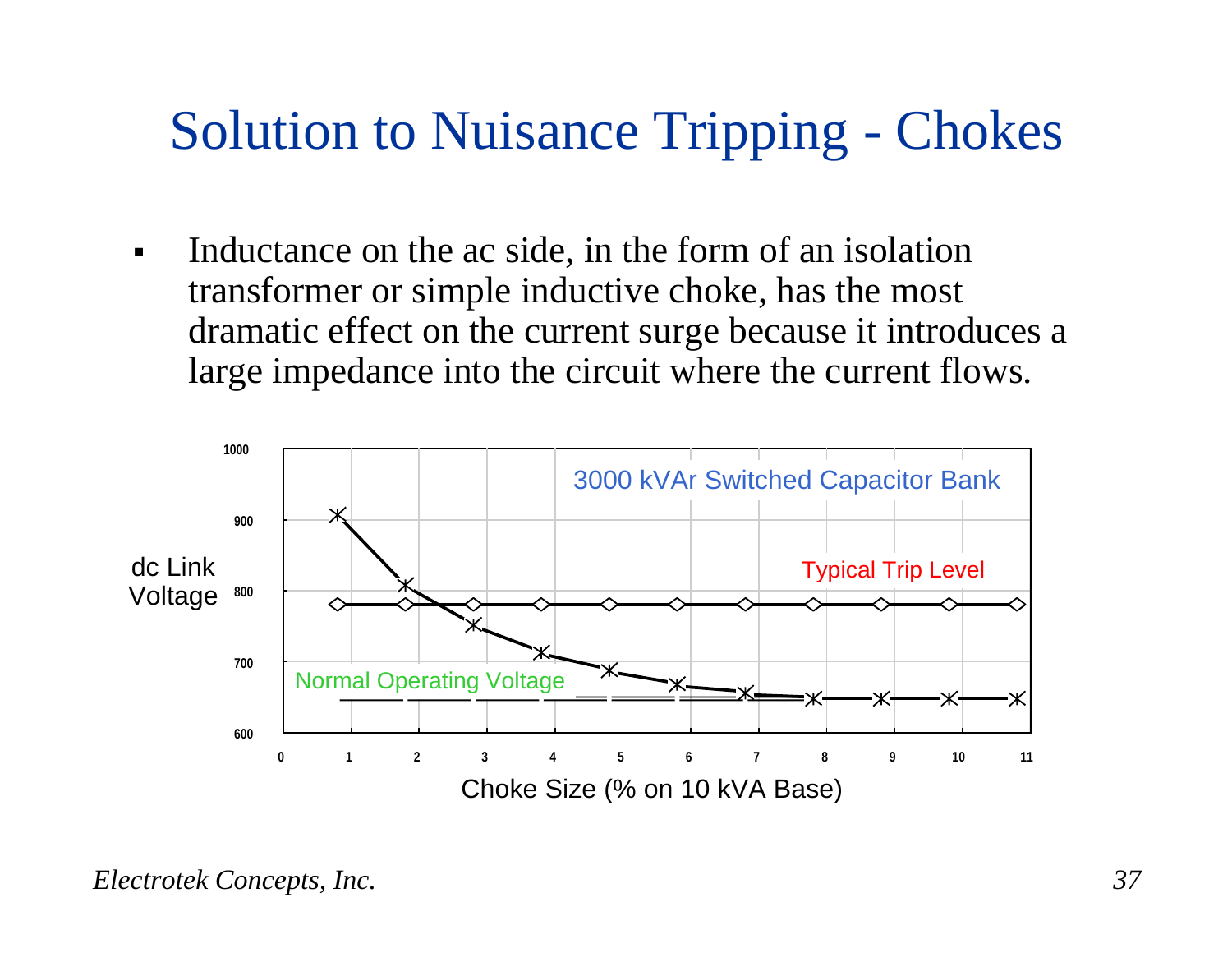#### Effect of Choke on dc Link Voltage

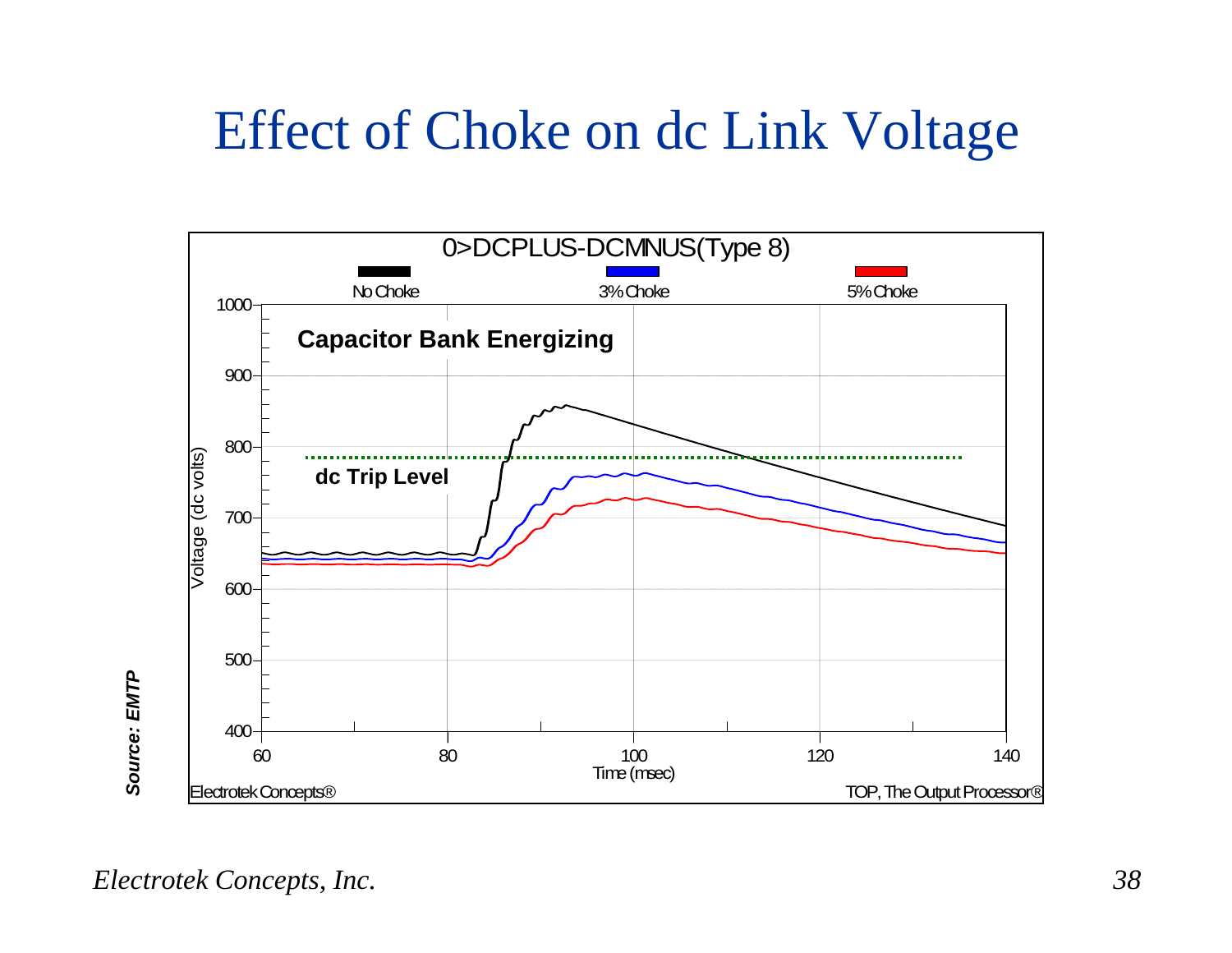#### Case Study - Voltage Notching

• Notching of the input voltage waveform is a normal characteristic of the switching that occurs in the power electronics of a rectifier during continuous current operation.

Voltage Notching Snapshot



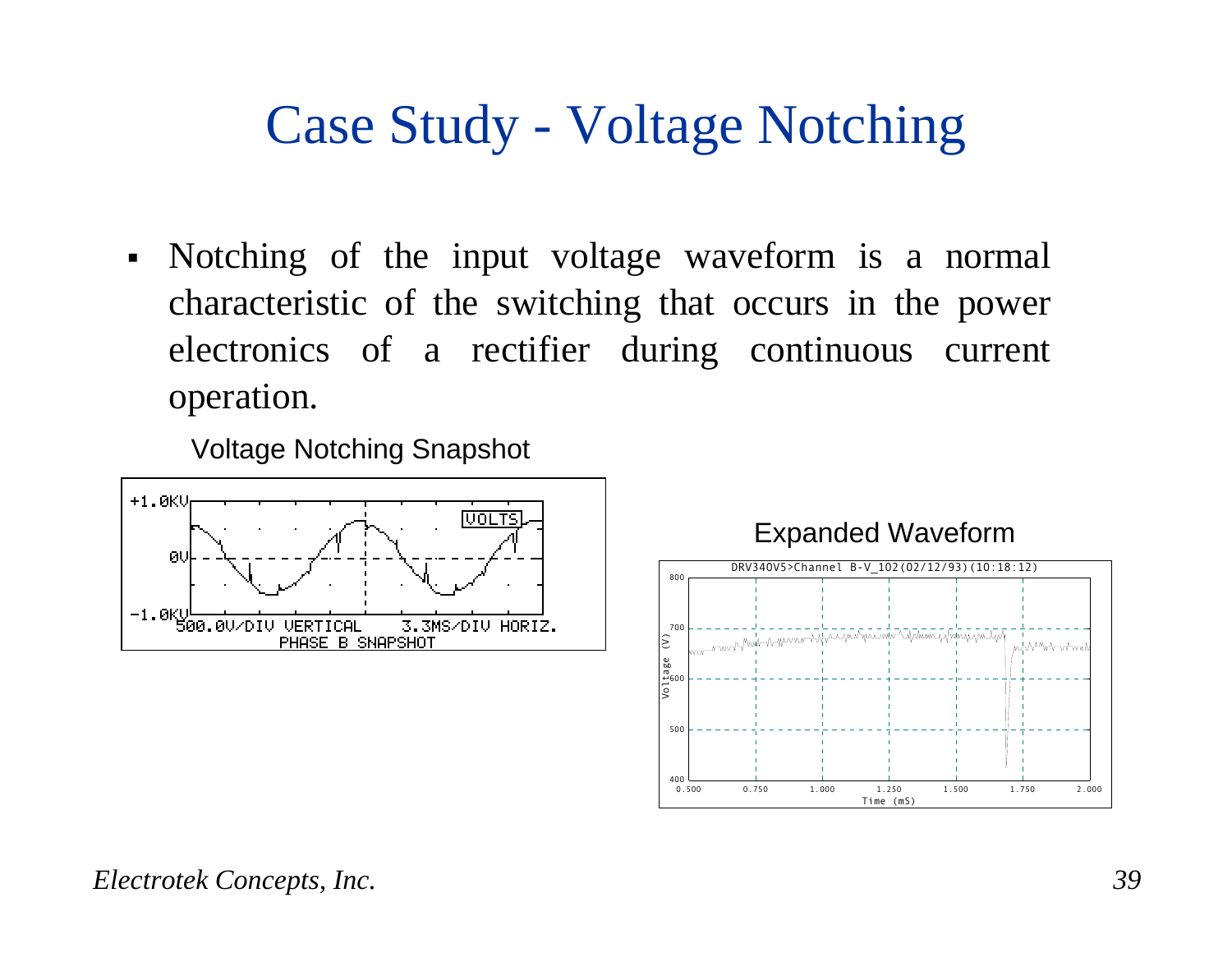#### Voltage Notching – Impact of Reactor

**400 HP dc Drive Input (ac) Current and Voltage Waveforms:**



**Drive Side of Input Reactor**

**Bus Side of Input Reactor**

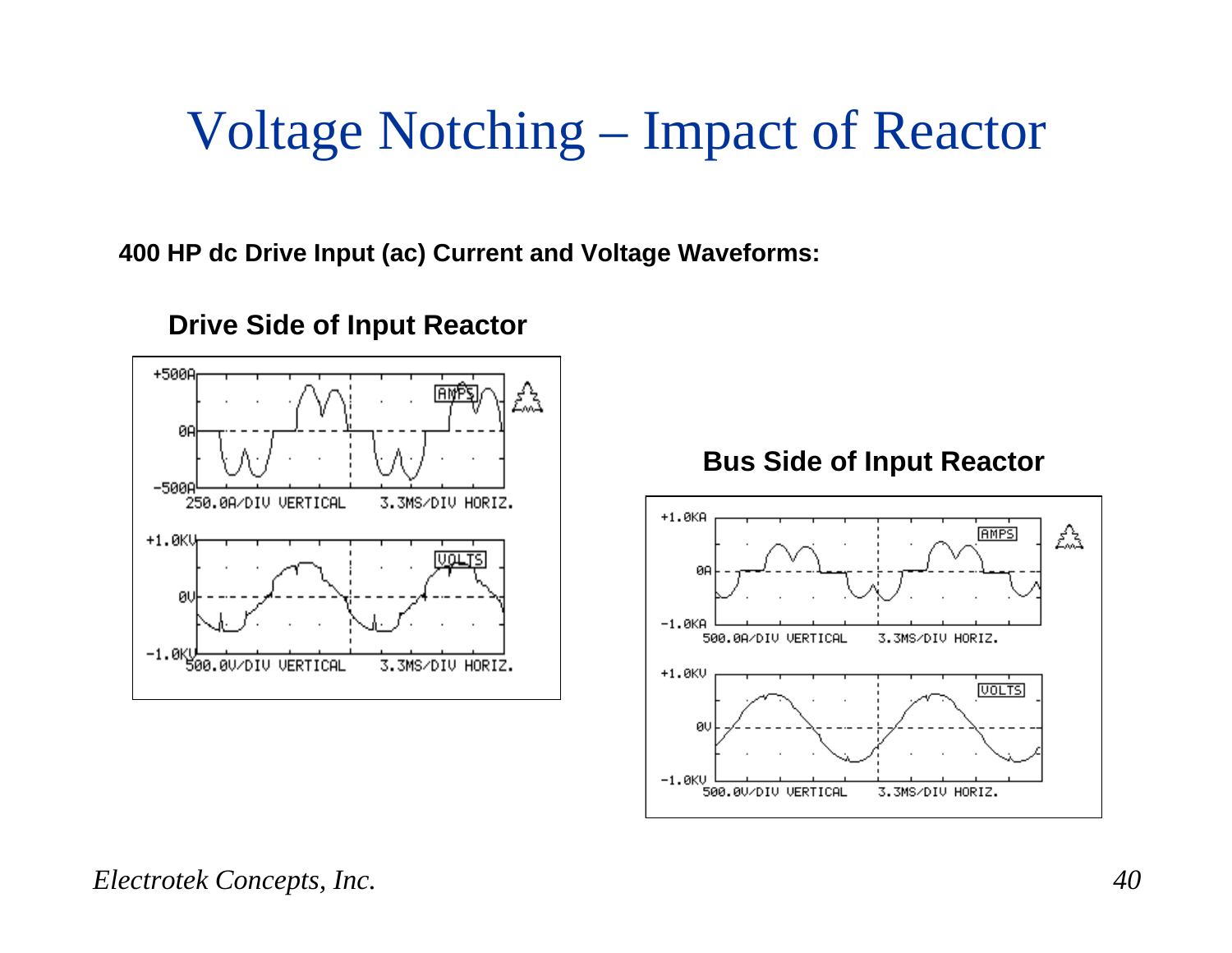## Measured Customer Voltage Notching